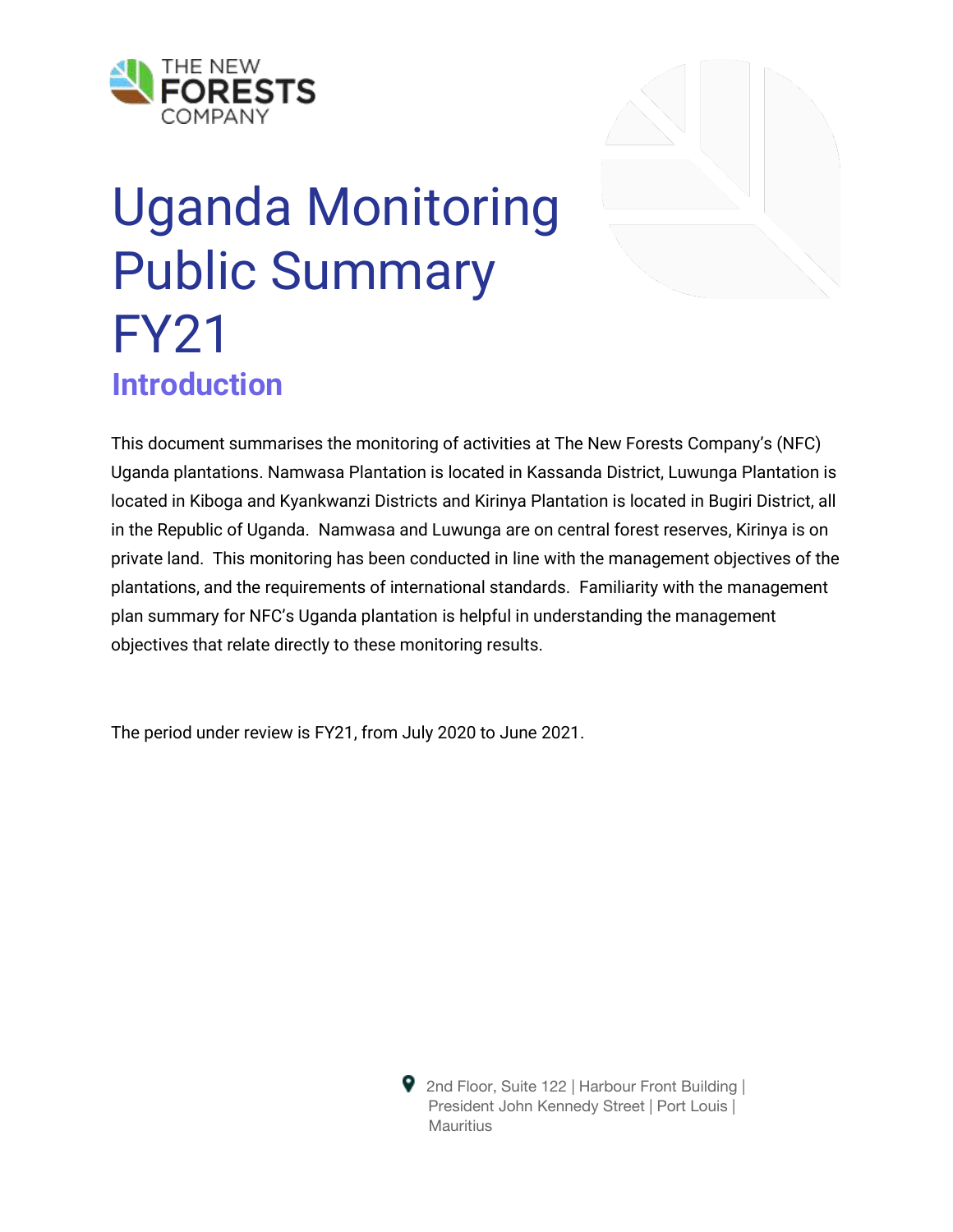

Map 1: Namwasa Plantation

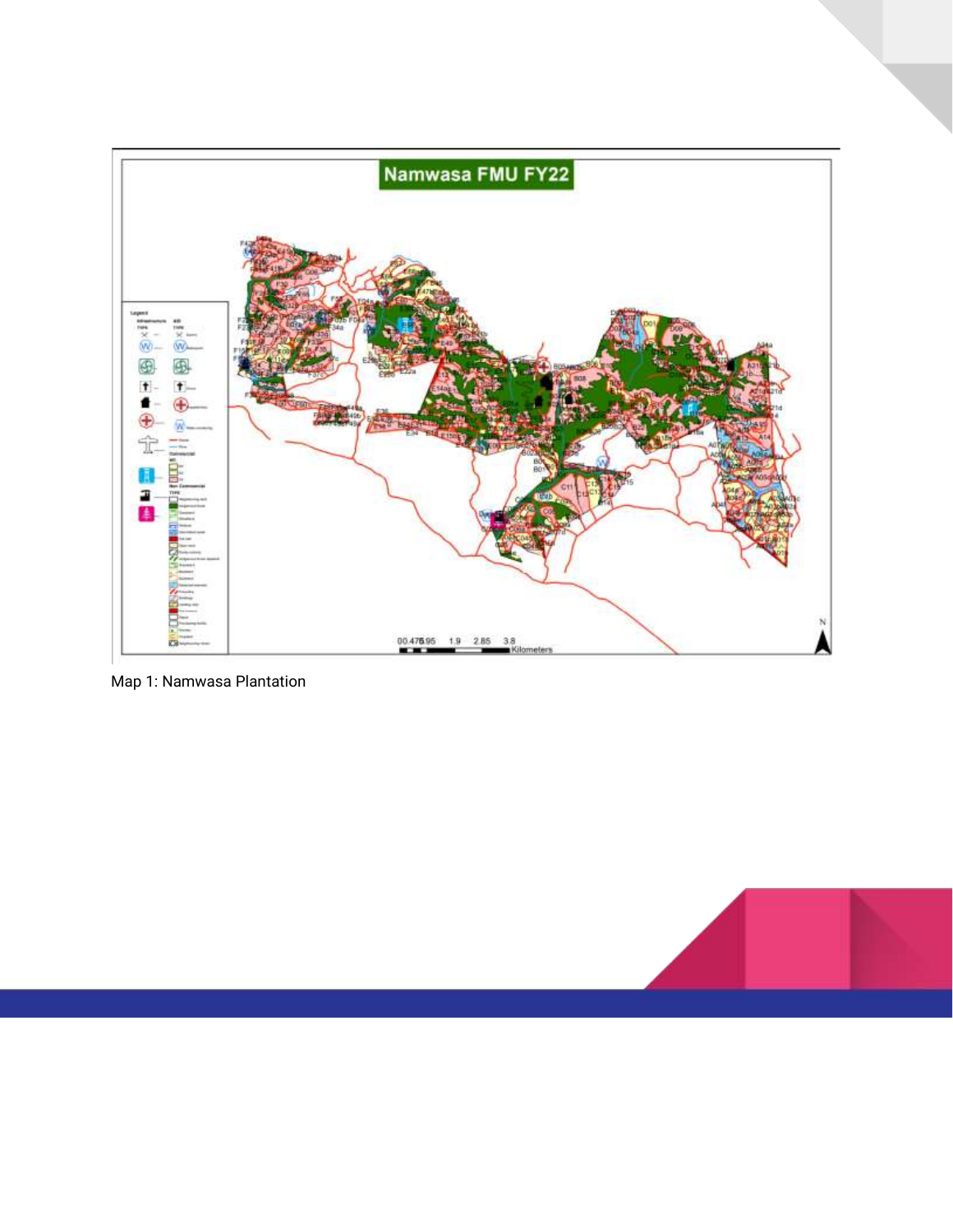

Map 2: Luwunga Plantation

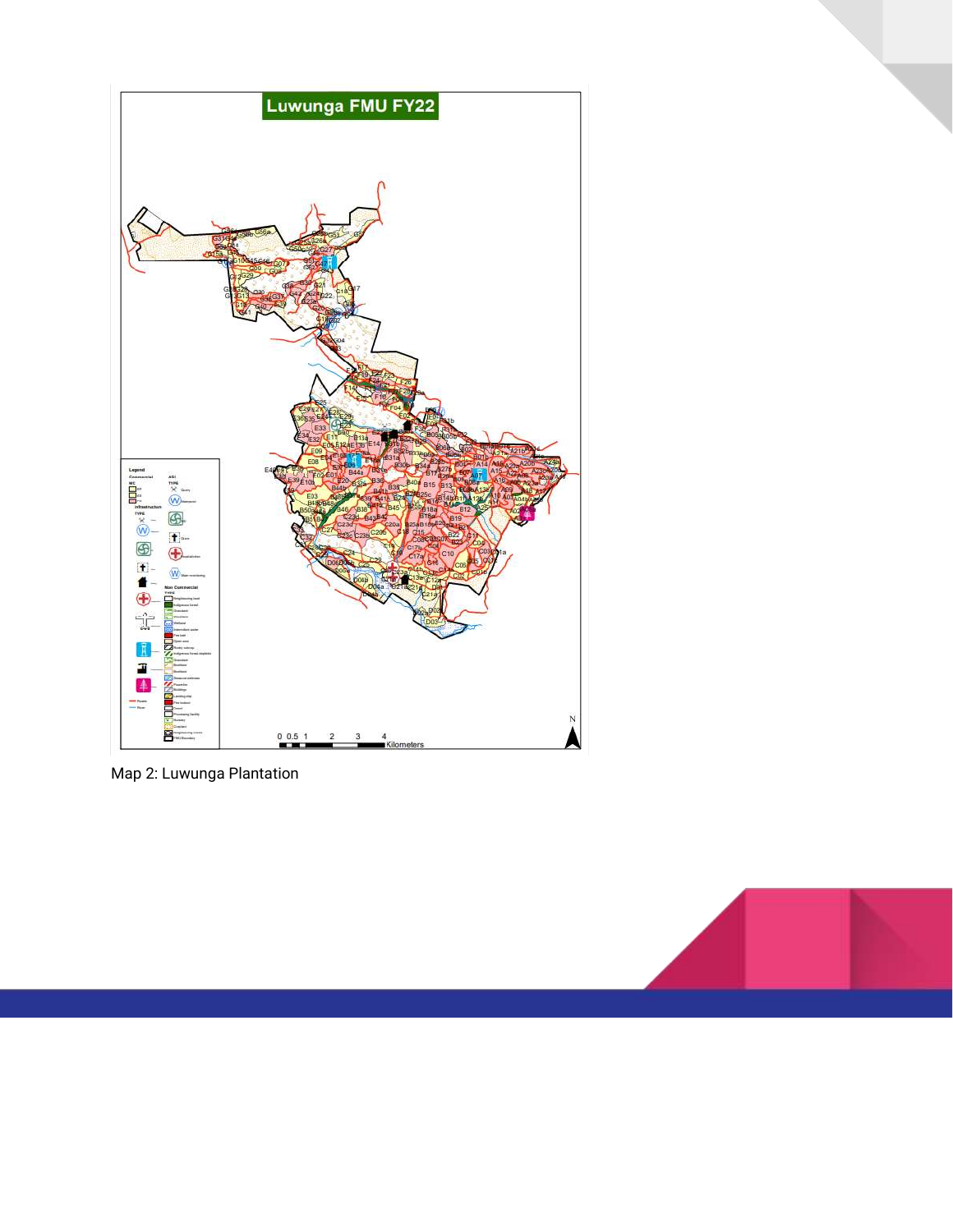

#### Map 3: Kirinya Plantation **Employment**

People are the source of our strength. NFC's Uganda plantations employed on average 168, 138 and 91 people over the period under review at Namwasa, Luwunga and Kirinya, respectively. Of these, 40, 20 and 14 were own labour and management, and 120, 119 and 78 were contracted, respectively. About 12%, 13% and 12% of all workers were women respectively, as we continue

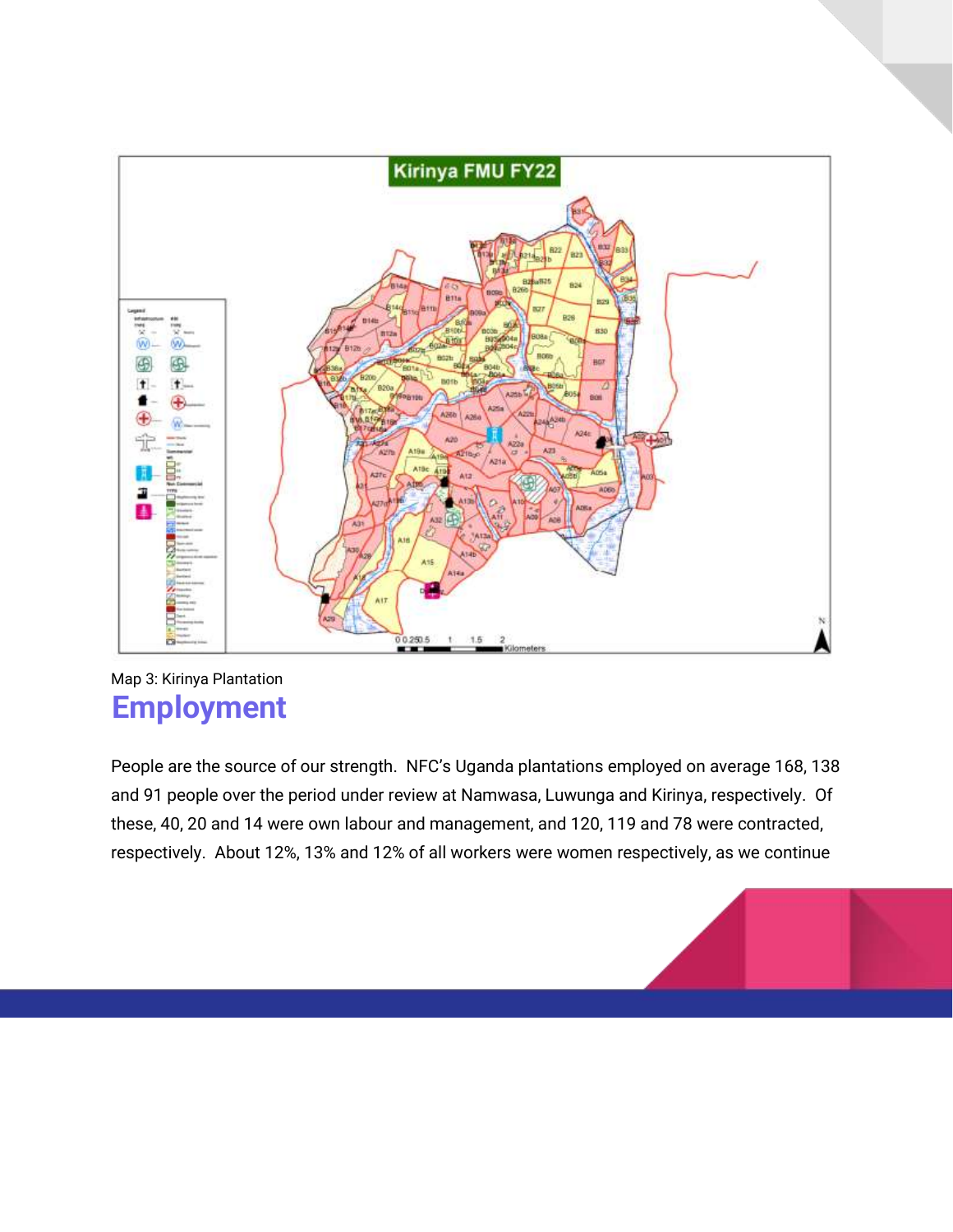on our journey of improvement on gender balance. Approximately 30%, 22% and 74% of all workers are sourced within 30km of the boundaries of plantation, respectively.



Chart 1: Namwasa Plantation labour statistics, gender and locality

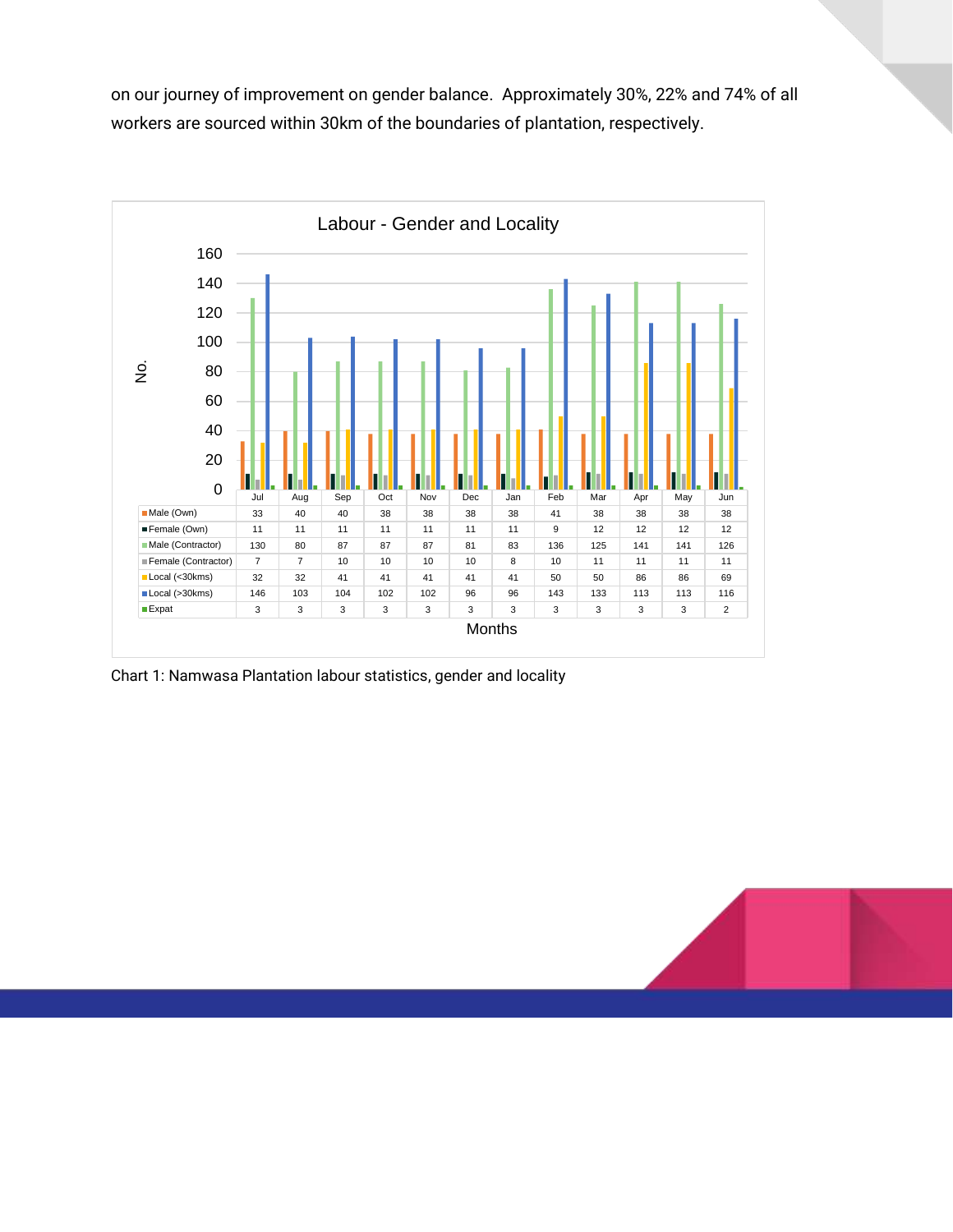

Chart 2: Luwunga Plantation labour statistics, gender and locality

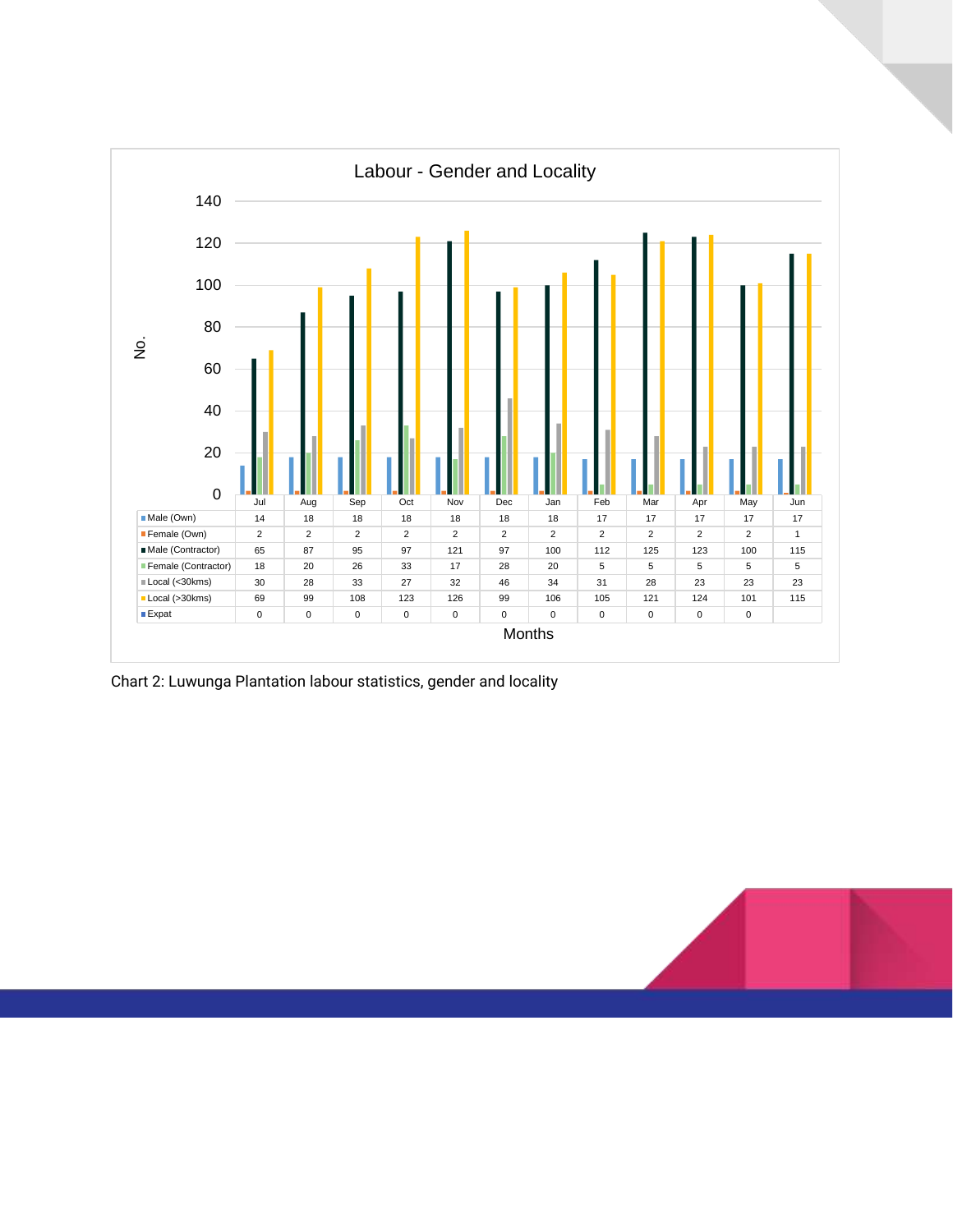

Chart 3: Kirinya Plantation labour statistics, gender and locality **Environmental Impacts**

As a triple bottom line business, our positive impact on the environment is an important part of our ethos.

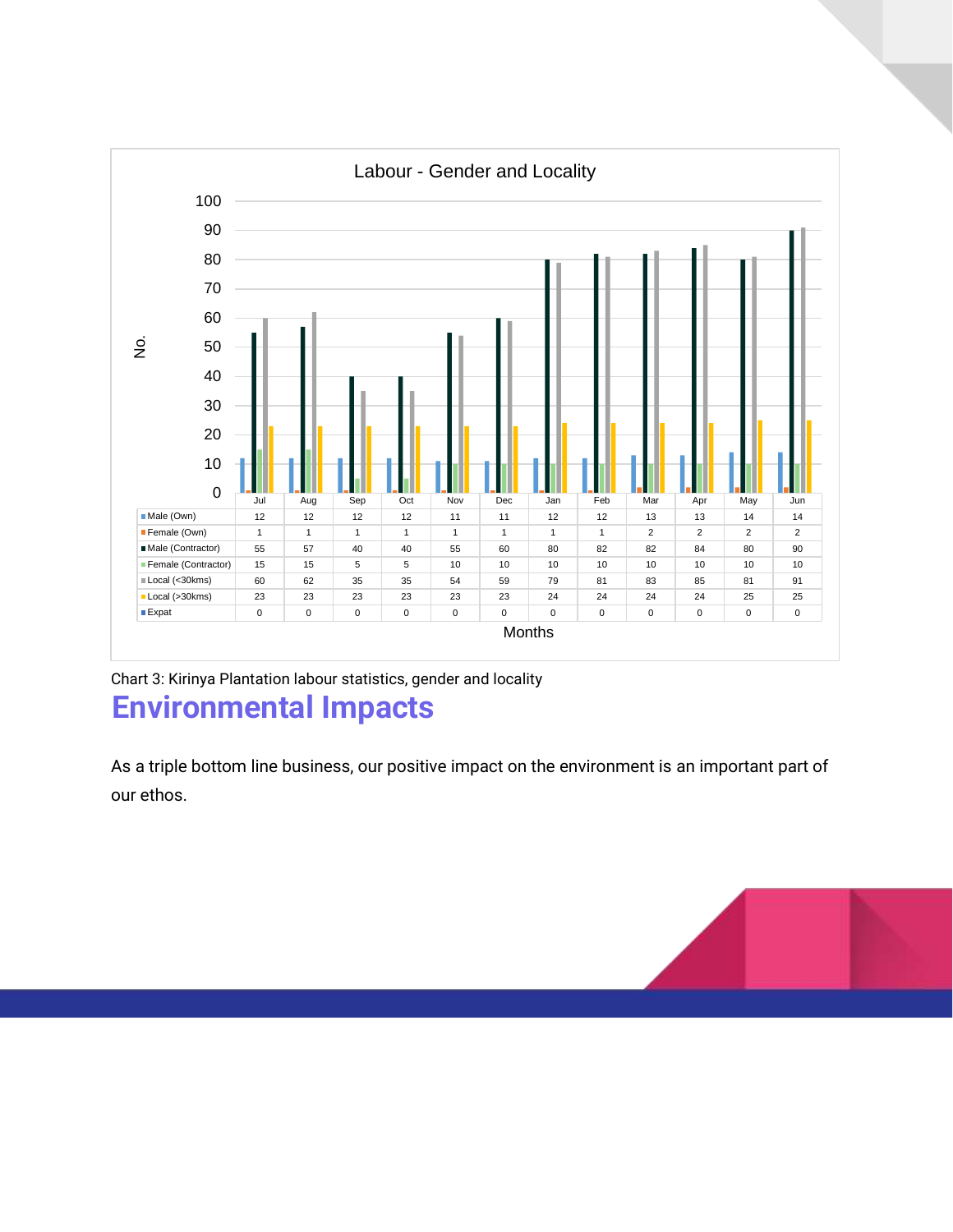### The results of regeneration activities (Criterion 10.1)

All three plantations planted 78, 100 and 100 hectares in the period under review, respectively. This effectively reduced the temporary unplanted area (TUP).



Chart 4: Namwasa establishment activities

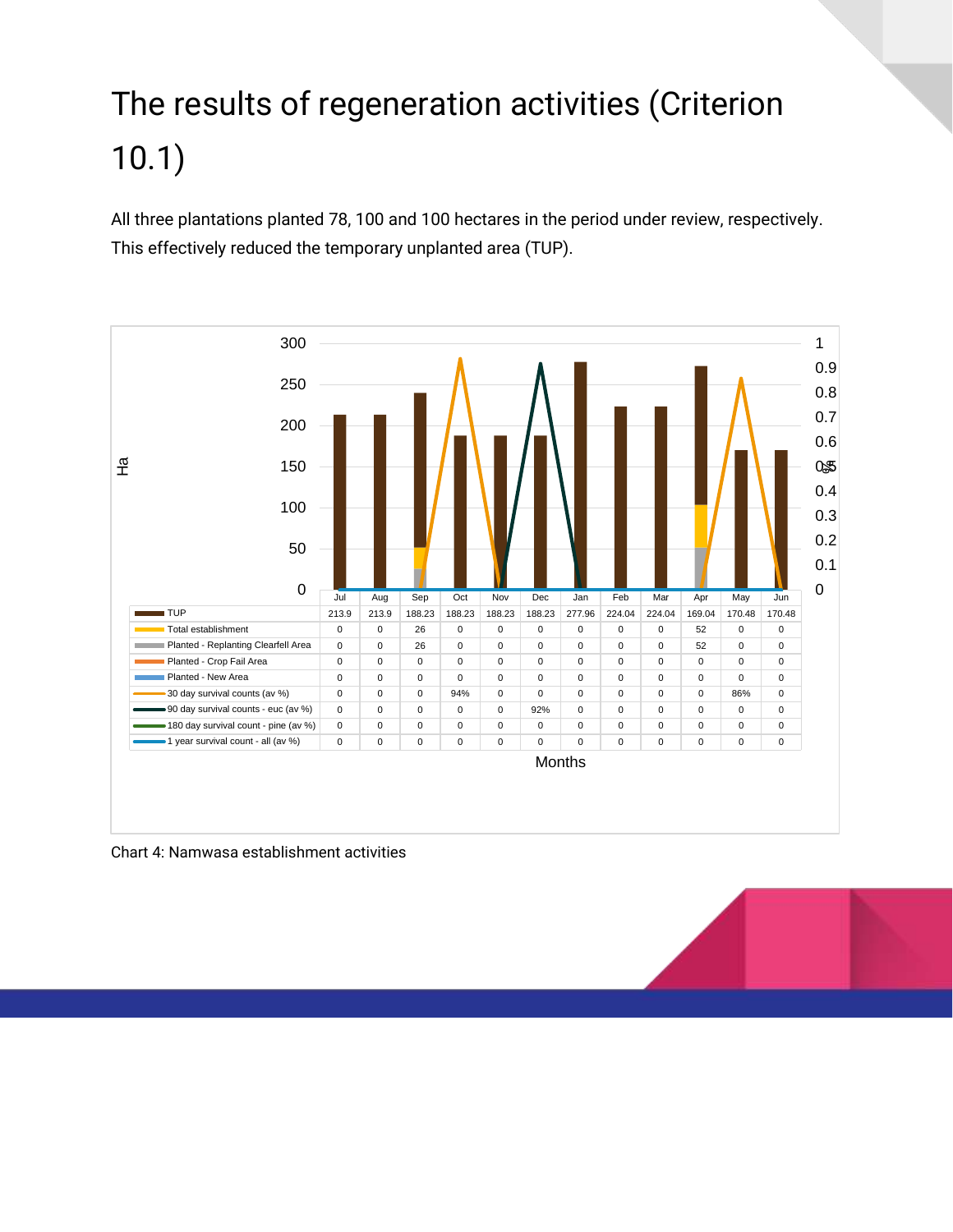

Chart 5: Luwunga establishment activities

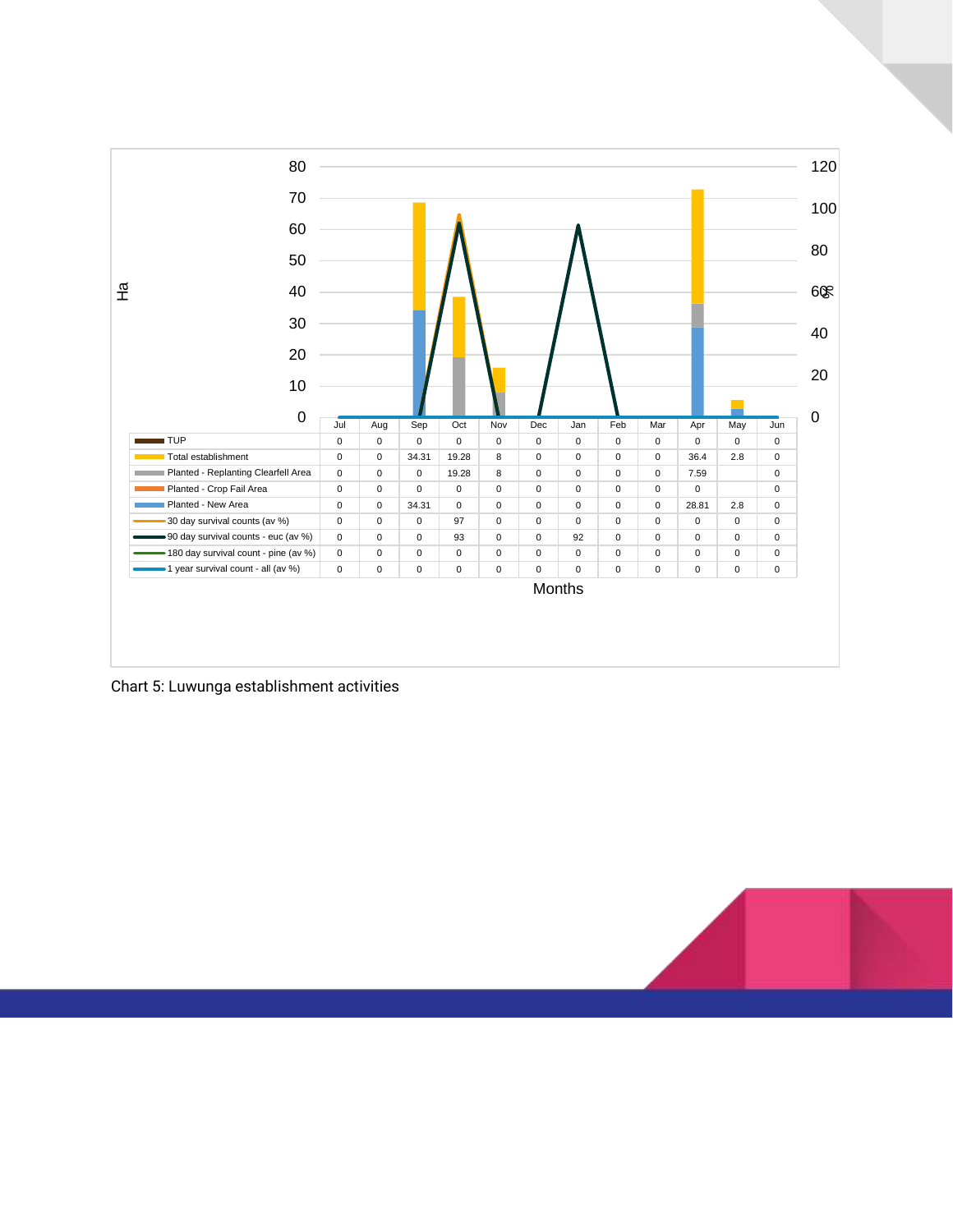

Chart 6: Kirinya establishment activities

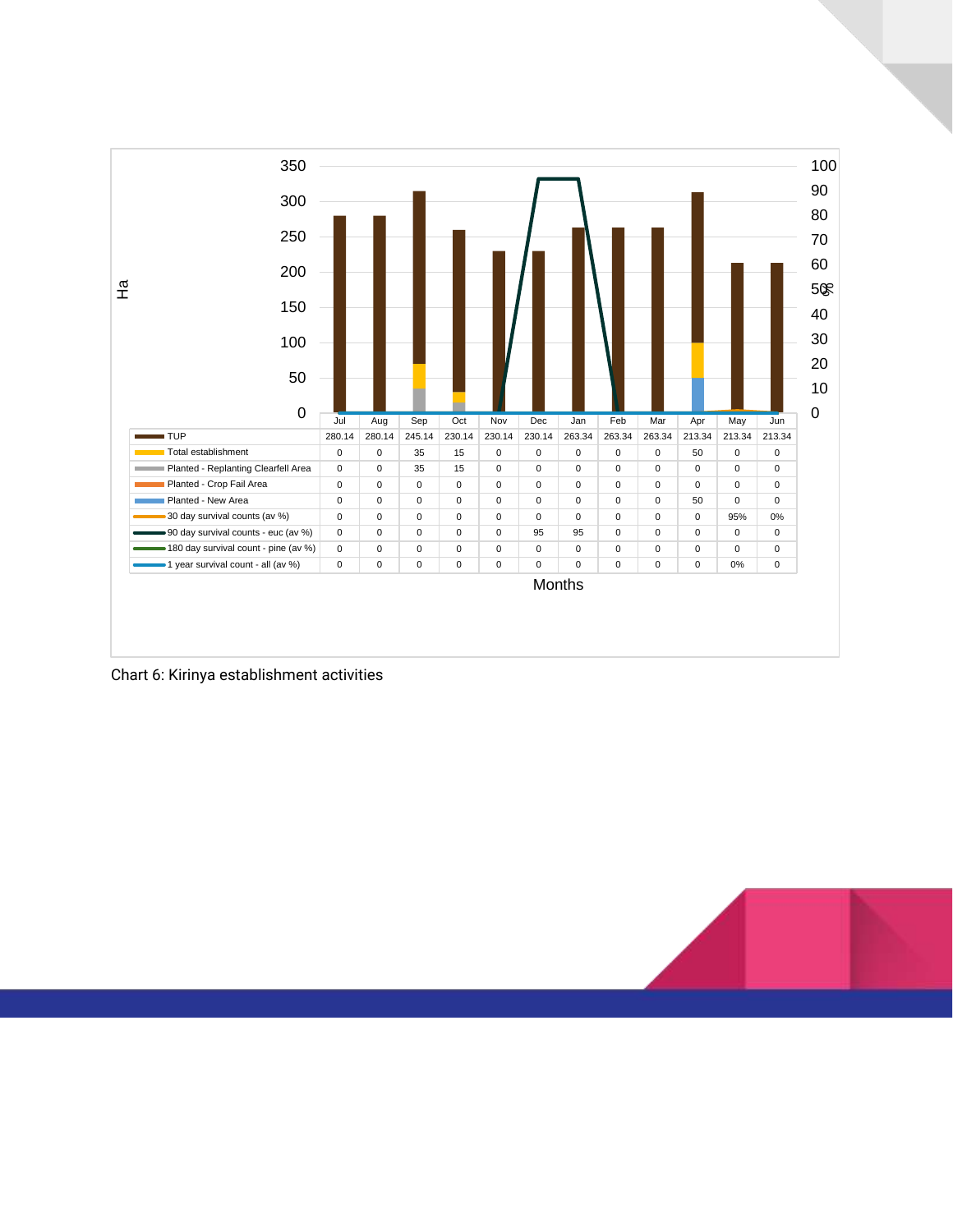#### The use of ecologically well adapted species for regeneration (Criterion 10.2)

In line with The New Forests Company's requirements, only *Eucalyptus* and *Pinus* species are planted. There is an established history of the ecological suitability of these species in Uganda, as these species have been planted on government and private plantations for decades after research showed them to be suitable.

## Invasiveness or other adverse impacts associated with any alien species within and outside the Management Unit (Criterion 10.3)

There are currently no recorded invasive or other adverse impacts associated with the species planted on NFC plantations.

### The results of silvicultural activities (Criterion 10.5)

Forty percent of the total area is left as natural vegetation (conservation areas). All current silvicultural practices are ecologically appropriate for the vegetation, species, sites and management objectives. There are no negative impacts recorded from silvicultural practices for now.

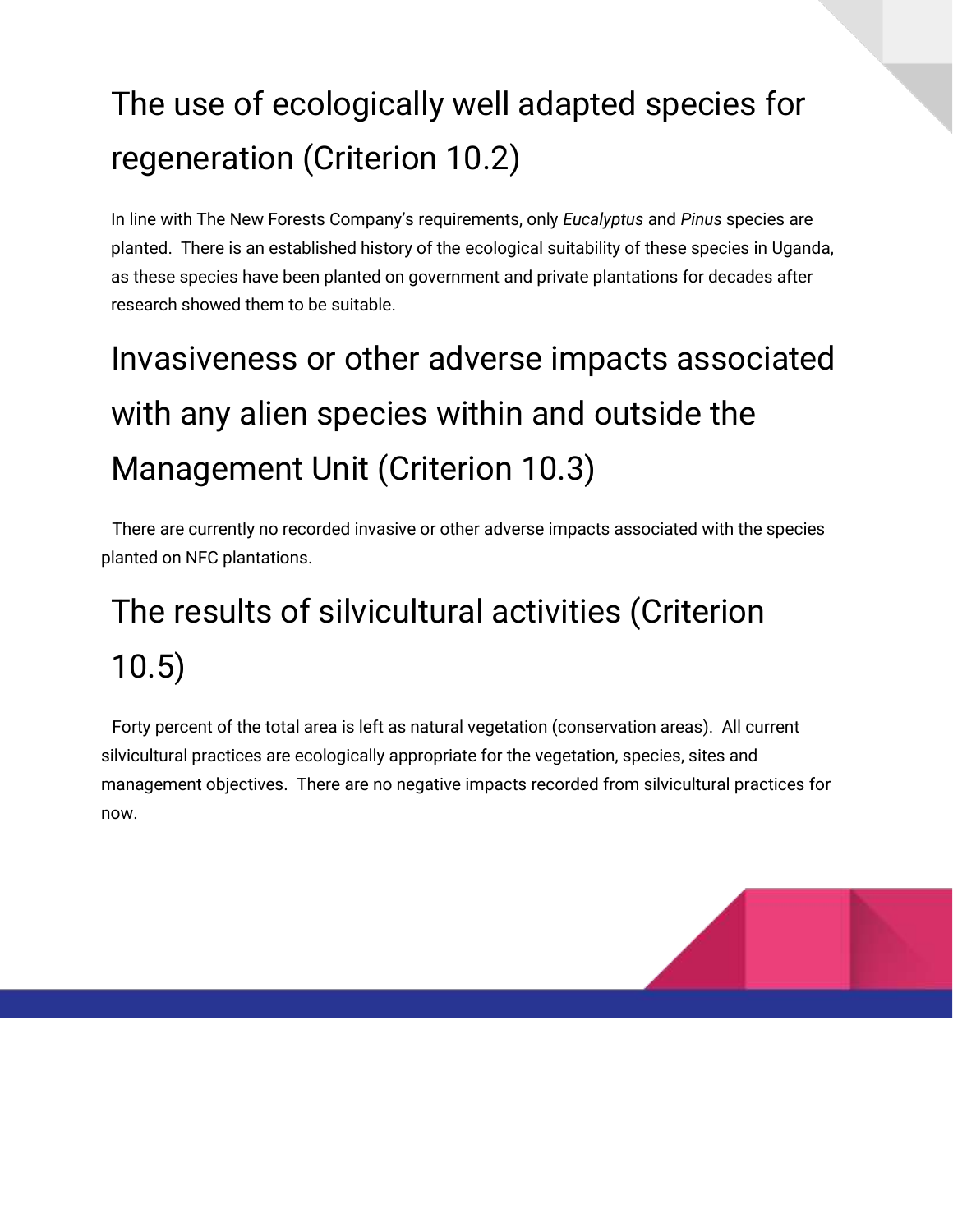#### Adverse impacts to environmental values from fertilizers (Criterion 10.6)

Fertilisers are currently not in use.

## Adverse impacts from the use of pesticides (Criterion 10.7)

Negative impacts of pesticides were not identified in the period under review. The environmental and social risk assessments with respect to the pesticides used are beibg implemented.

### Adverse impacts from the use of biological control agents (Criterion 10.8)

Biological control agents were not used.

#### The impacts from natural hazards (Criterion 10.9)

Natural hazards were not recorded during this period.

The impacts of infrastructural development, transport activities and silviculture to rare and

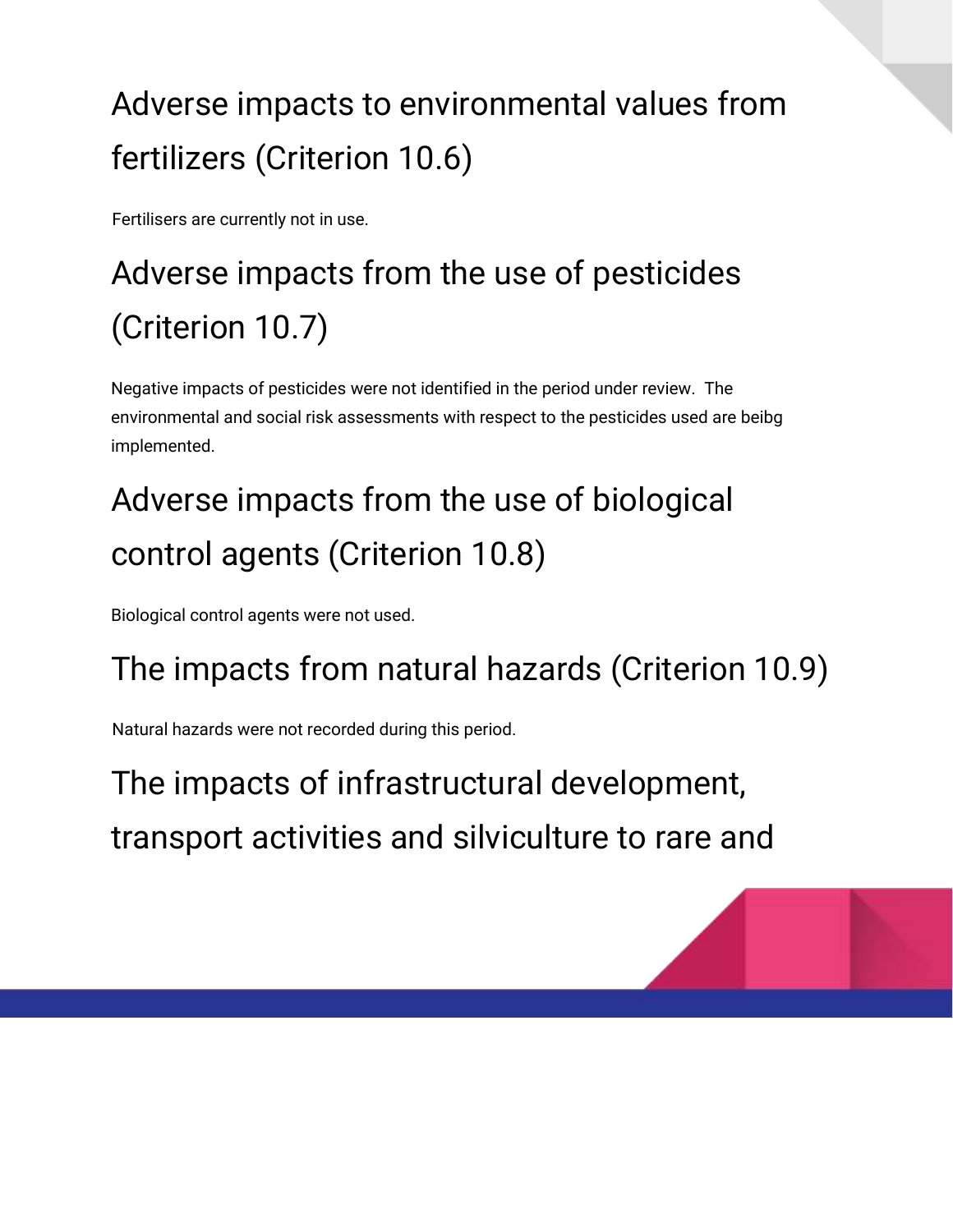#### threatened species, habitats, ecosystems, landscape values water and soils (Criterion 10.10)

These are yet to be observed.

## The impacts of harvesting and extraction of timber on non-timber forest products, environmental values, merchantable wood waste and other products and services (Criterion 10.11)

The harvesting is done in line with set procedures. Our Integrated Management System (IMS) guides us in all the activities relating to harvesting. Our harvesting operations are designed to be low impact.

#### Environmentally appropriate disposal of waste materials (Criterion 10.12)

All waste has been disposed of in line with legal requirements, and as required by the company's policies and procedures. Negative impacts related to this were not observed, and we are yet to receive reports or complaints from stakeholders in this regard.

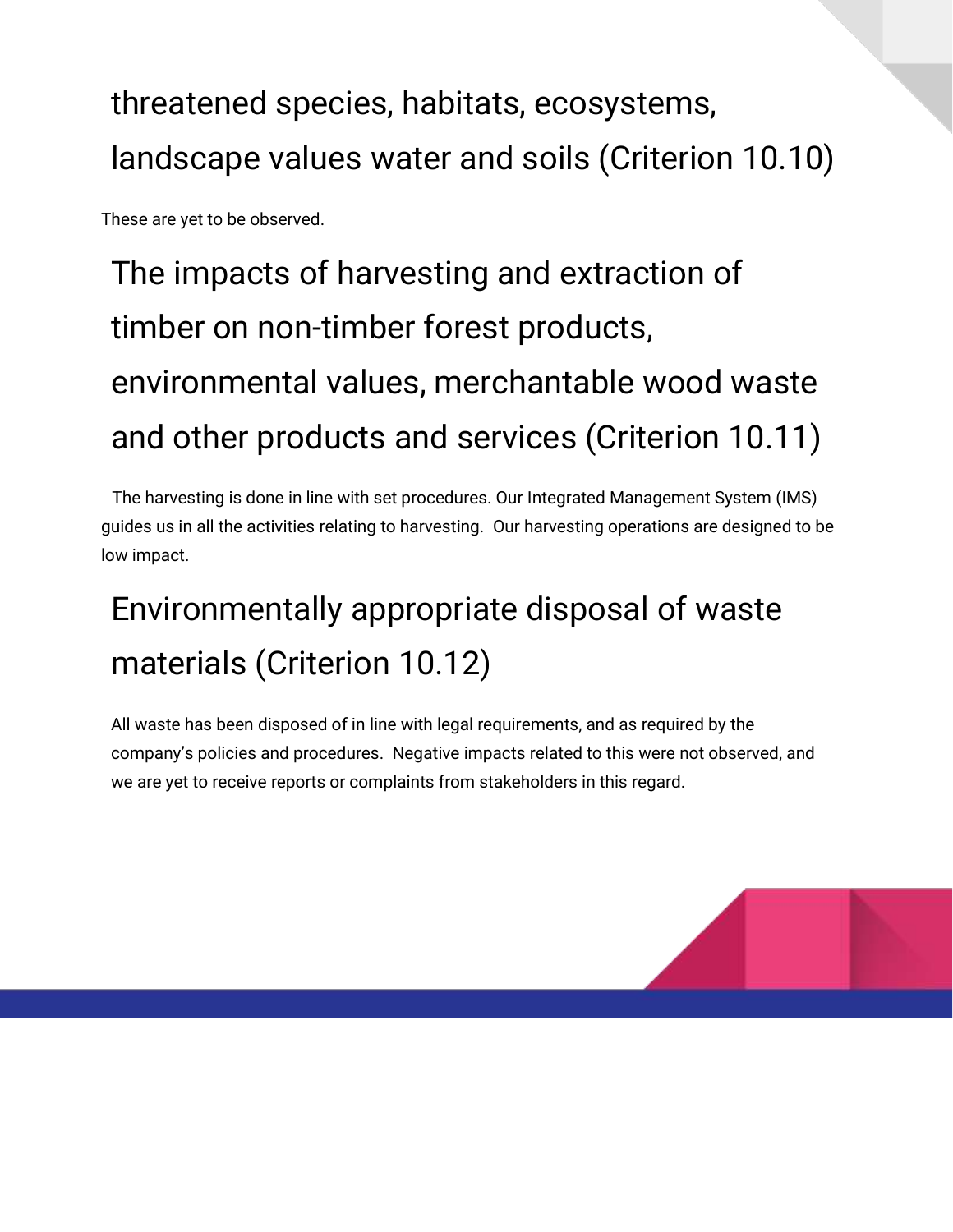#### **Social Impacts**

#### Evidence of illegal or unauthorized activities (Criterion 1.4)

Forests for Prosperity Scorecards for Community Associations provide the level of success/mitigation for illegal and unauthorised activities on each plantation.

### Compliance with applicable laws, local laws, ratified international conventions and obligatory codes of practice (Criterion 1.5)

Forest guards patrol In the plantations. There are Community Associations under our Forests for Prosperity programme who look after their areas of responsibilities for illegal activities and are paid for this work. These are recorded and are used as a basis for the ratings arrived at under section 4.1

Resolution of disputes and grievances (Criterion 1.6, Criterion 2.6, Criterion 4.6)

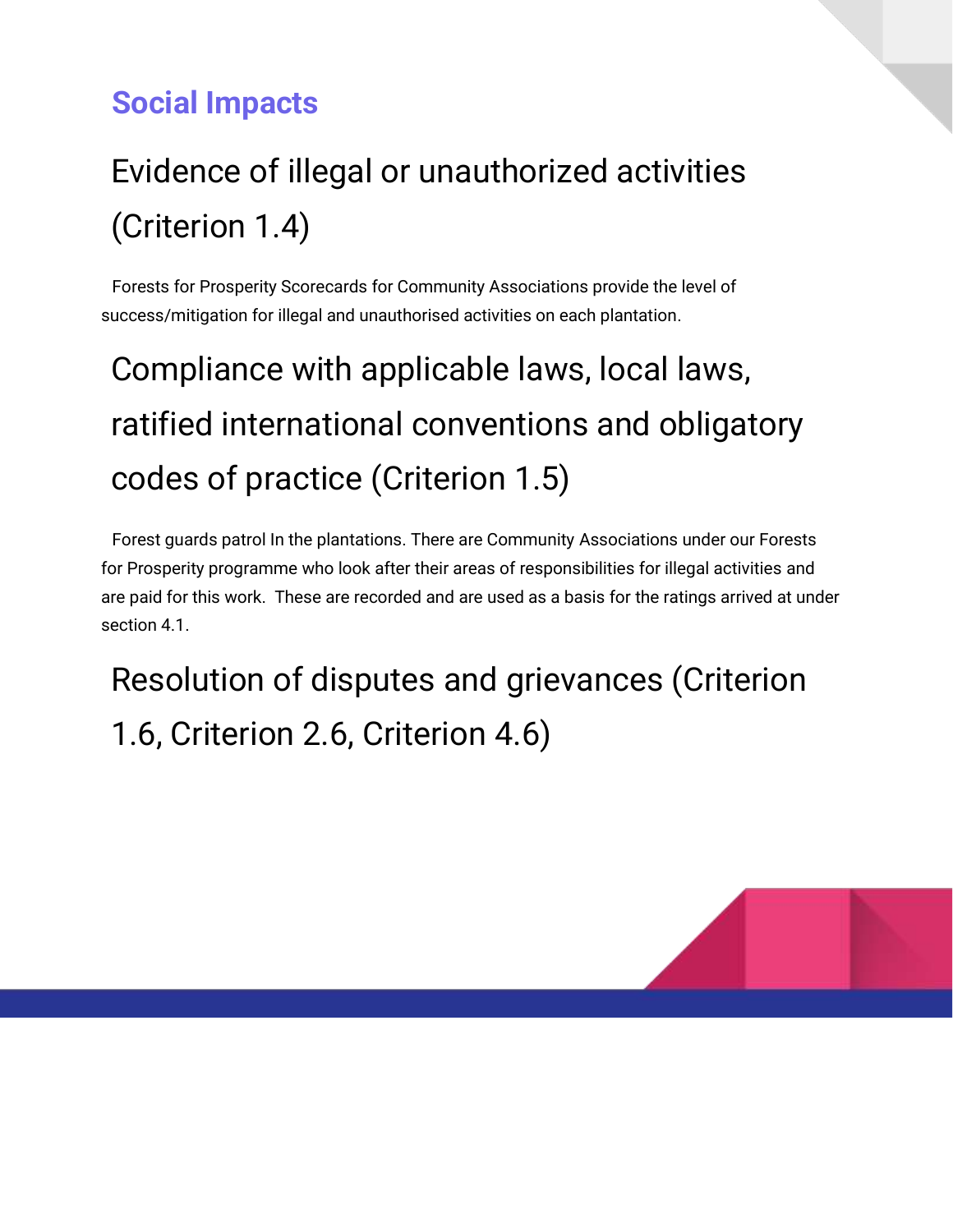

Chart 7: Namwasa Complaints



Chart 8: Luwunga Complaints

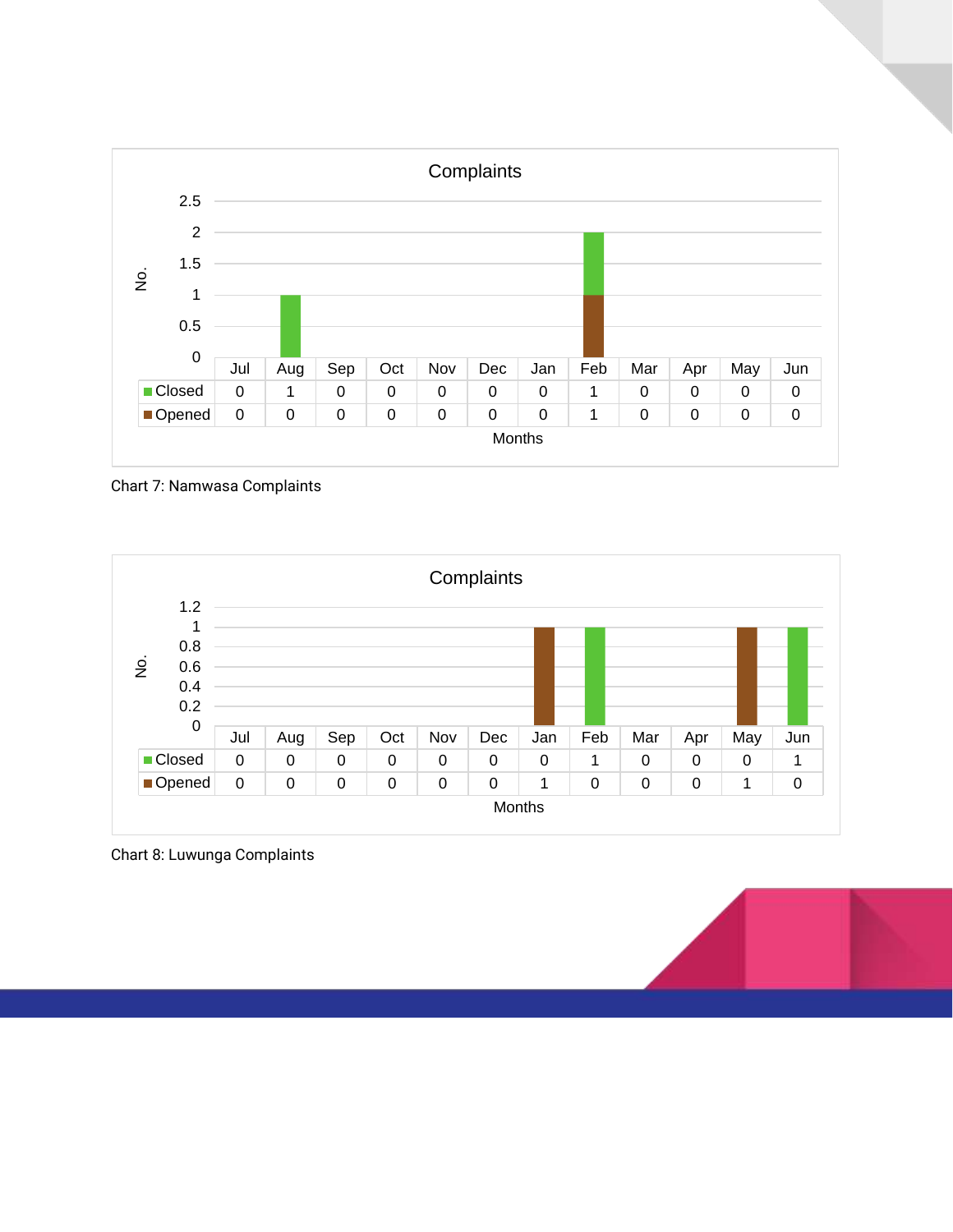

Chart 9: Kirinya Complaints

Complaints have been raised and closed during the period under review, with the register being actively managed by the management team.

#### Programs and activities regarding workers' rights (Criterion 2.1)

Workers rights are protected in line with national legislation and the requirements of the Human Resources Manual and associated company policies.

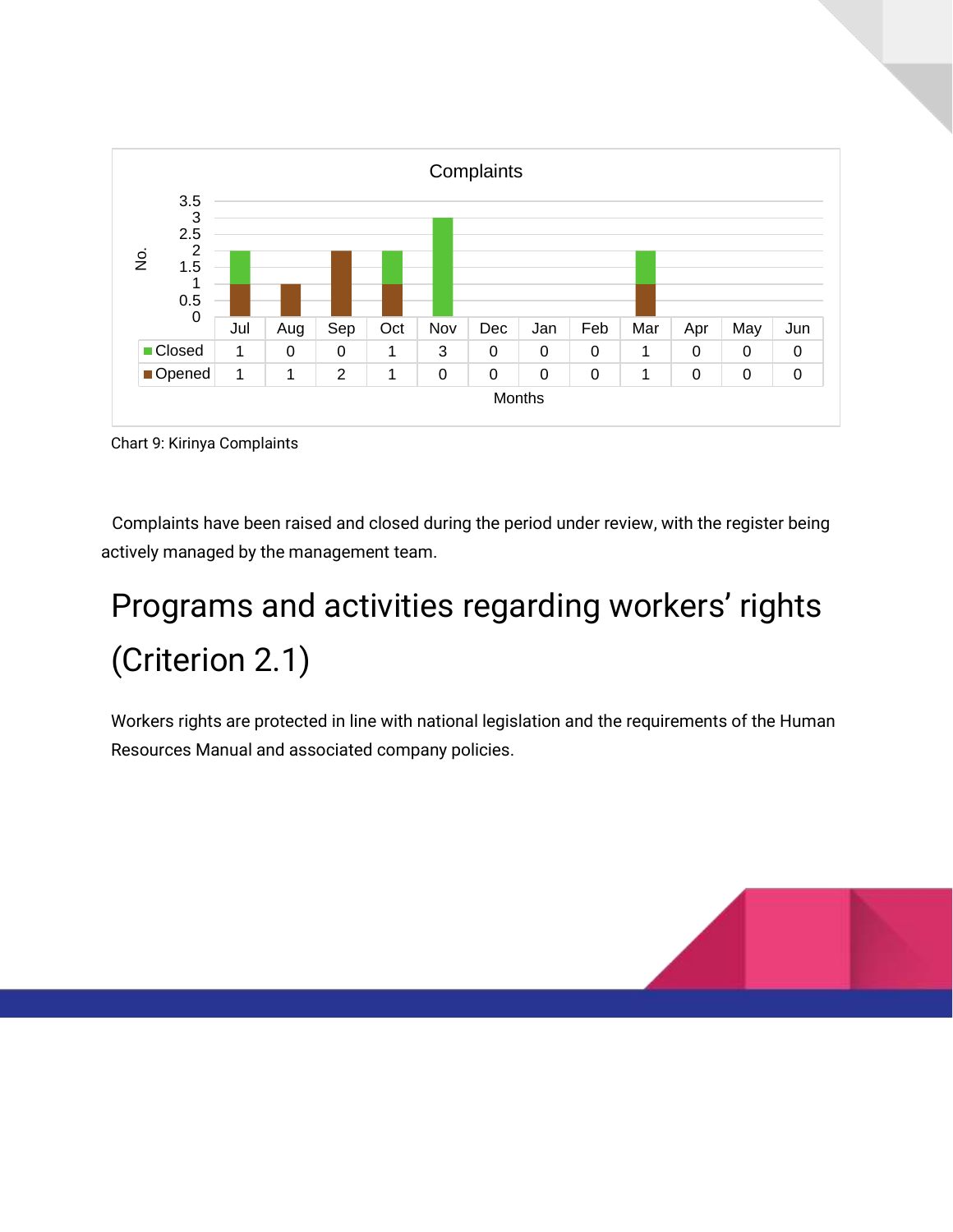#### Gender equality, sexual harassment and gender discrimination (Criterion 2.2)

There has been a general reduction in the number of female workers, though there has been a strong improvement in the number of female management employees.

#### Programs and activities regarding occupational health and safety (Criterion 2.3)

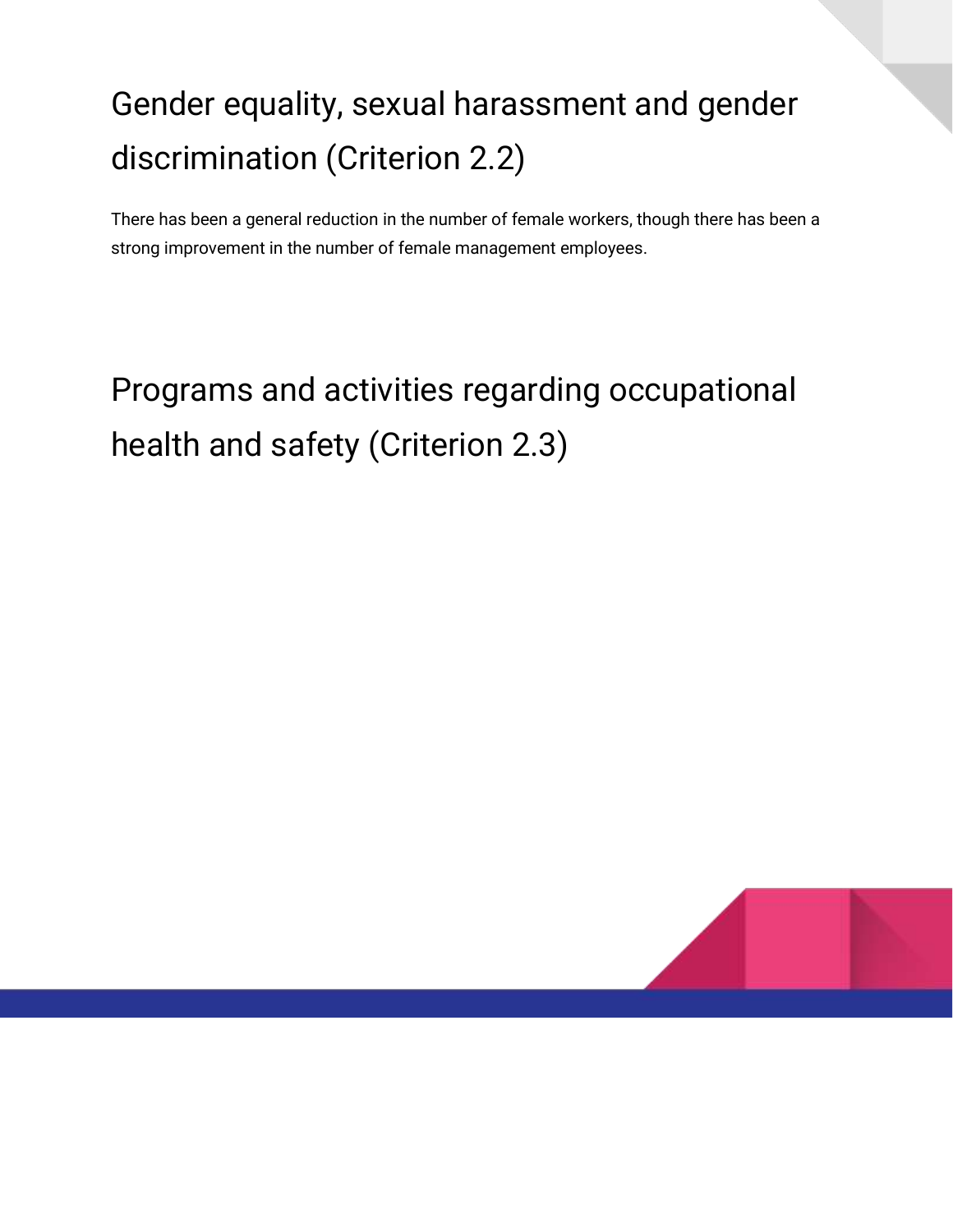

Chart 10: Namwasa safety statistics

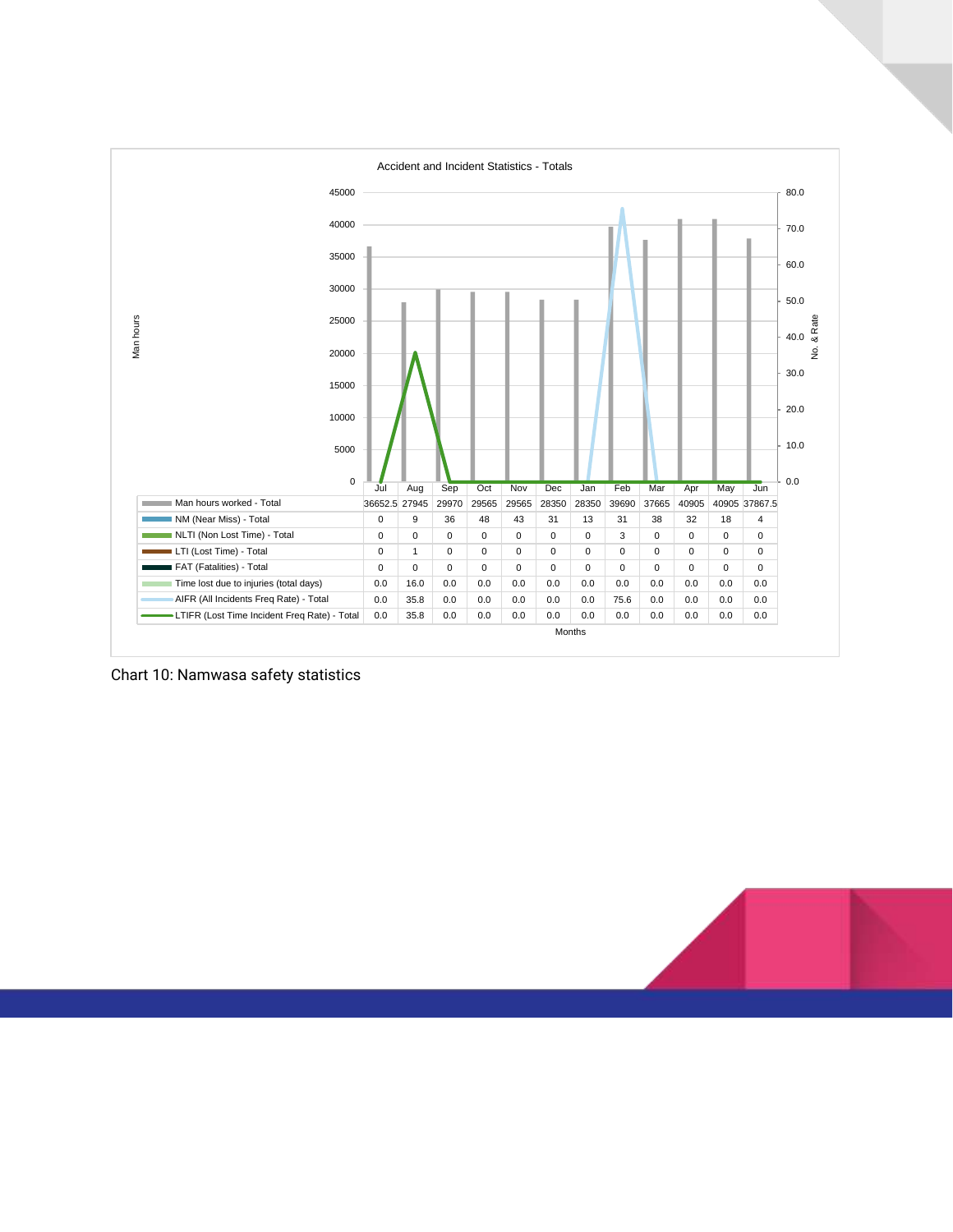

Chart 11: Luwunga safety statistics

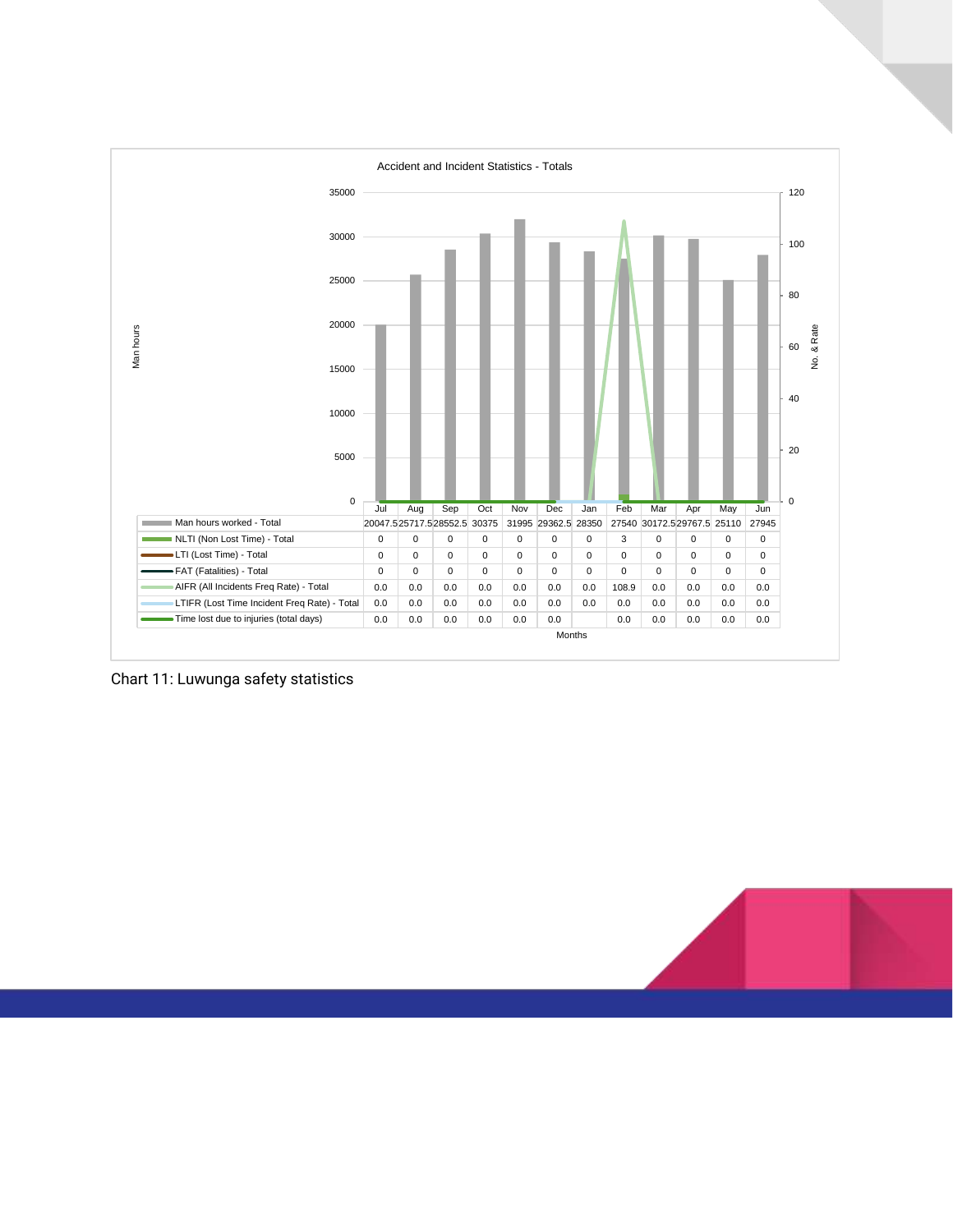

Chart 12: Kirinya safety statistics

Company policies, systems and procedures meet International Labour Organisation (ILO) requirements, and legal requirements. There were no fatalities or lost time injuries reported in the period under review. Non-lost time injuries were reported, the workers concerned were

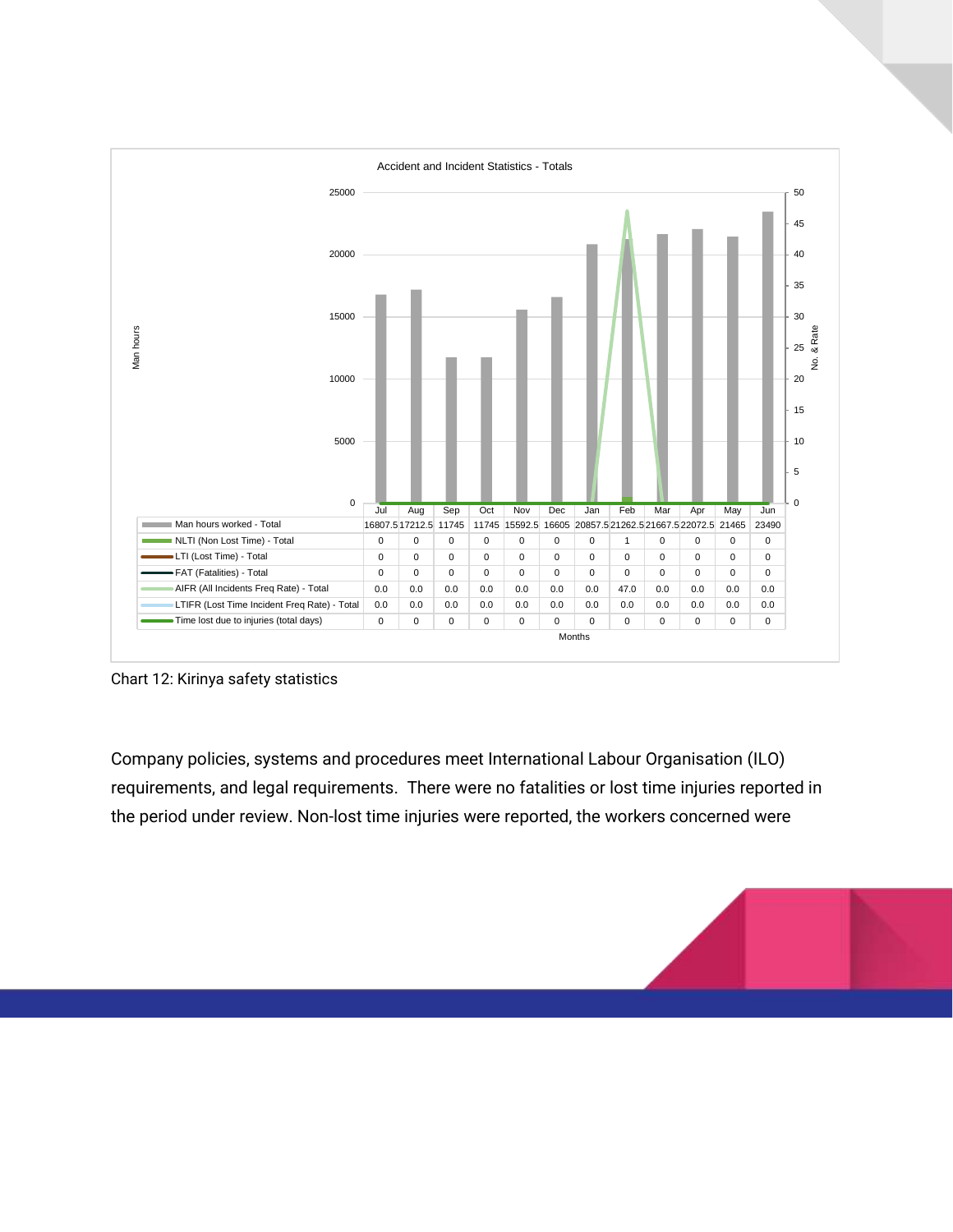treated at first aid kits and returned to work immediately or their injuries sent for further management at health centres, as appropriate.

#### Payment of wages (Criterion 2.4)

All wages are paid within the agreed timelines and meet or exceed minimum requirements. Where this fails to happen, a grievance mechanism exists.

#### Worker Training (Criterion 2.5)

Training needs analyses are carried out by line management. These feed into training plans that are implemented.

## Where pesticides are used, the health of workers exposed to pesticides (Criterion 2.5 and Criterion 10.7)

Only trained personnel with appropriate personal protective equipment (PPE) are used. The pesticides that are used are in the list of FSC<sup>™</sup> HHP permitted pesticides. For the pesticides in use, glyphosate, triclopyr and imidacloprid, negative effects on workers are yet to be recorded. The required environmental and social risk assessments are being implemented.

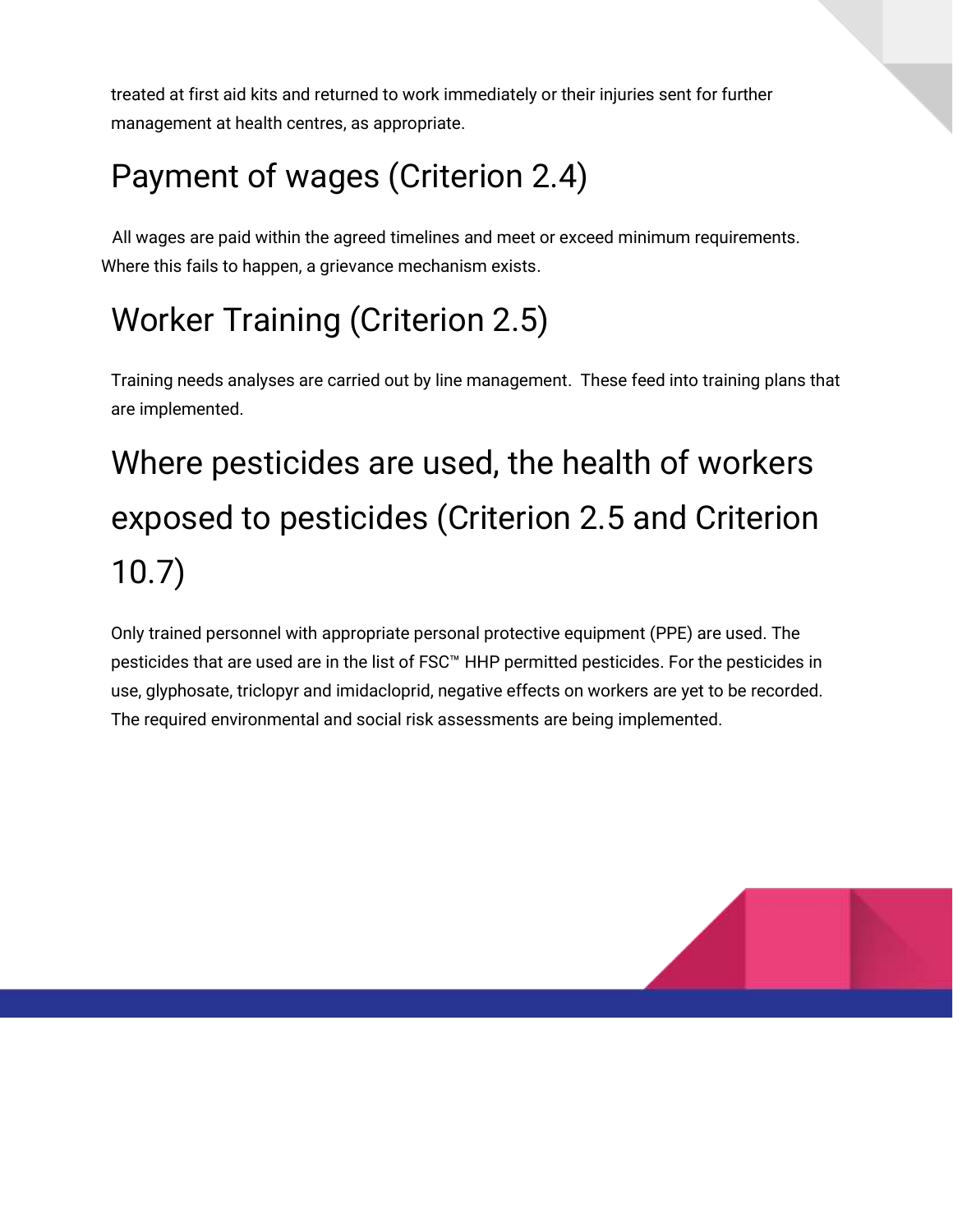## The identification of Indigenous Peoples and local communities and their legal and customary rights (Criterion 3.1 and Criterion 4.1)

There are no Indigenous Peoples or communities on or near the NFC plantations. Forests for Prosperity (FP) Agreements with community associations (CAs) provide for realisation of mutually aligned interests between NFC and Forest Adjacent Communities after a process of identifying their rights.

#### Full implementation of the terms in binding agreements (Criterion 3.2 and Criterion 4.2)

All Forests for Prosperity agreements were fully implemented for the period under review.

#### Indigenous Peoples and community relations (Criterion 3.2, Criterion 3.3 and Criterion 4.2)

There are no Indigenous Peoples on NFC plantations. Areas of special interest (ASIs) on Namwasa and Kirinya have been mapped and neighbour communities have access. FP Agreements with CAs provide for realisation of mutually aligned interests between NFC and Forest Adjacent Communities.

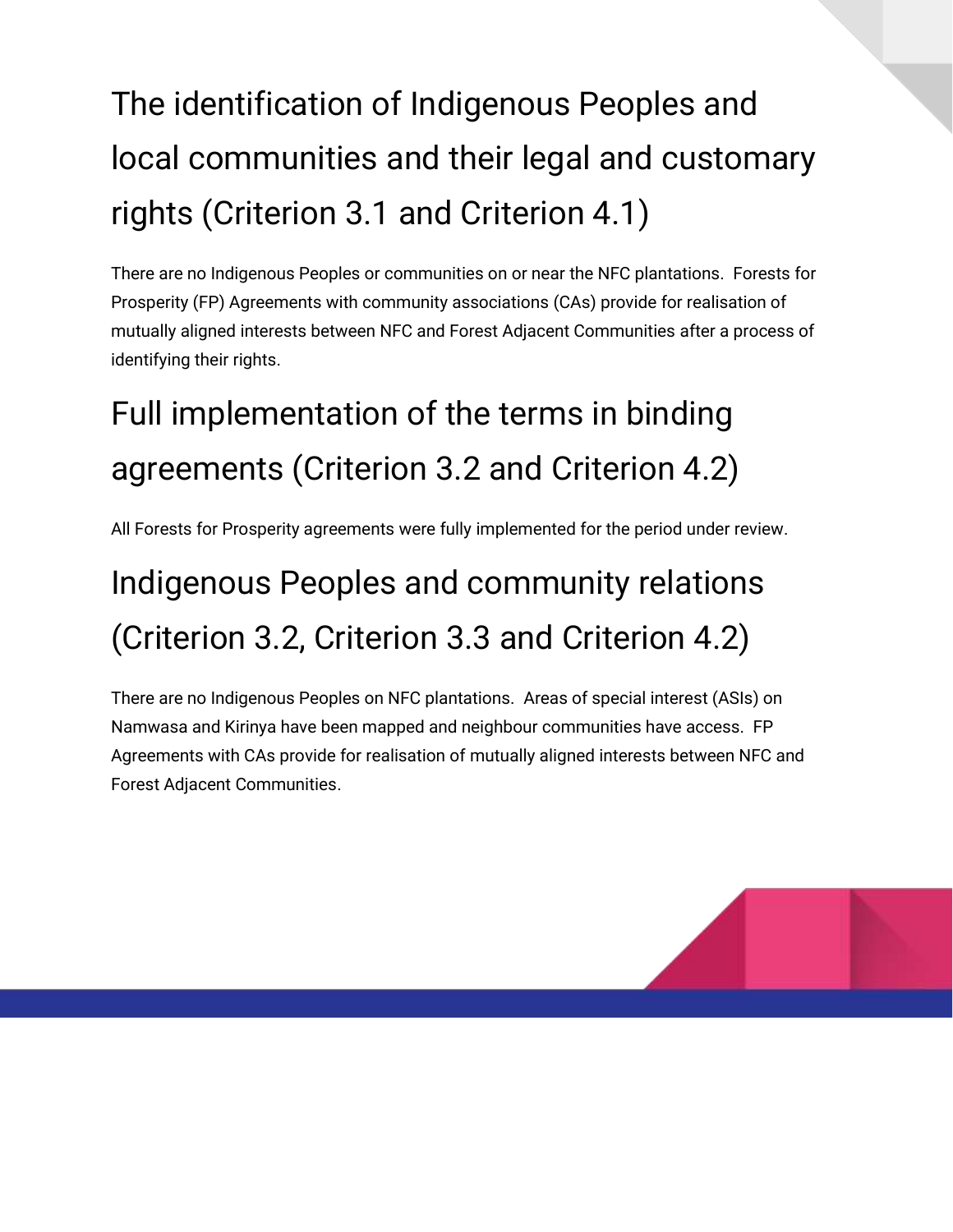## Protection of sites of special cultural, ecological, economic, religious or spiritual significance to Indigenous Peoples and local communities (Criterion 3.5 and Criterion 4.7)

We GPS any identified sites of cultural, ecological, economic, religious or spiritual significance to local communities. These are protected as required in our internal prescriptions. Kirinya plantation has Kirinya rock as the site of cultural significance and it is protected to achieve that purpose.

### The use of traditional knowledge and intellectual property (Criterion 3.6 and Criterion 4.8)

The company does not use traditional knowledge in operations.

#### Local economic and social development (Criterion 4.2, Criterion 4.3, Criterion 4.4, Criterion 4.5)

This is clearly demonstrated through the Forests for Prosperity Agreements with Community Associations; the annual payments plus capacity building interventions and support to livelihoods through FP CAs. These agreements provide avenues for employment to be availed

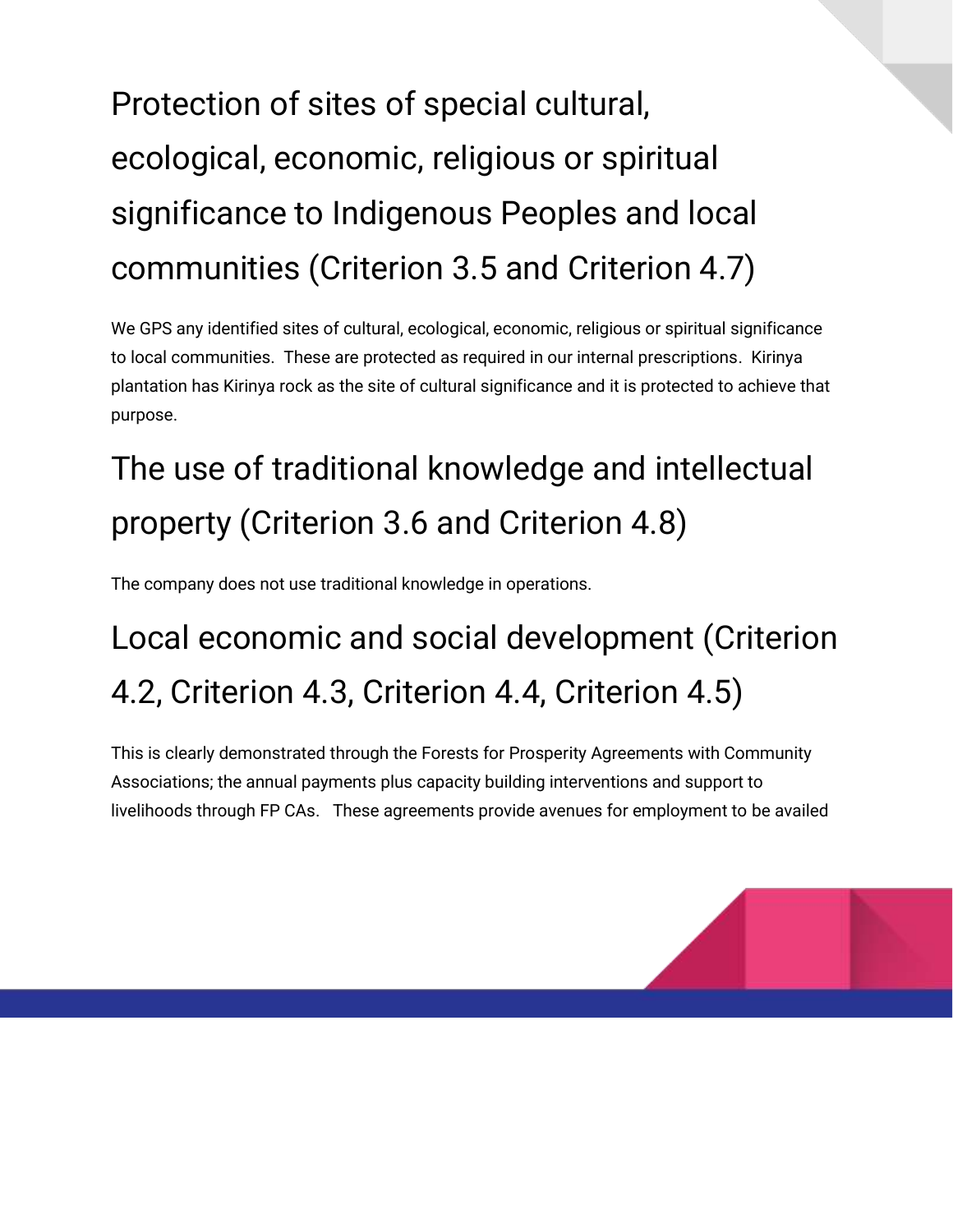to FP groups. Recommendations from the Participatory FP baseline co funded by FMO and NFC are still being implemented.

Local service providers are preferred and non-local providers are only engaged where the service or product required is specialised or not available locally.

### The production of diversified benefits and / or products (Criterion 5.1)

The company is optimally making use of yield of the forest product by utilising thinnings or clear-felling, and the sale of non-sawlog and non-pole material as biomass.

#### The maintenance and/or enhancement of ecosystem services (Criterion 5.1)

Ecosystem services are yet to be effectively implemented in the country for the time being. There are some thoughts around this that have already resulted in some trainings and initial implementation of associated activities.

#### Activities to maintain or enhance ecosystem services (Criterion 5.1)

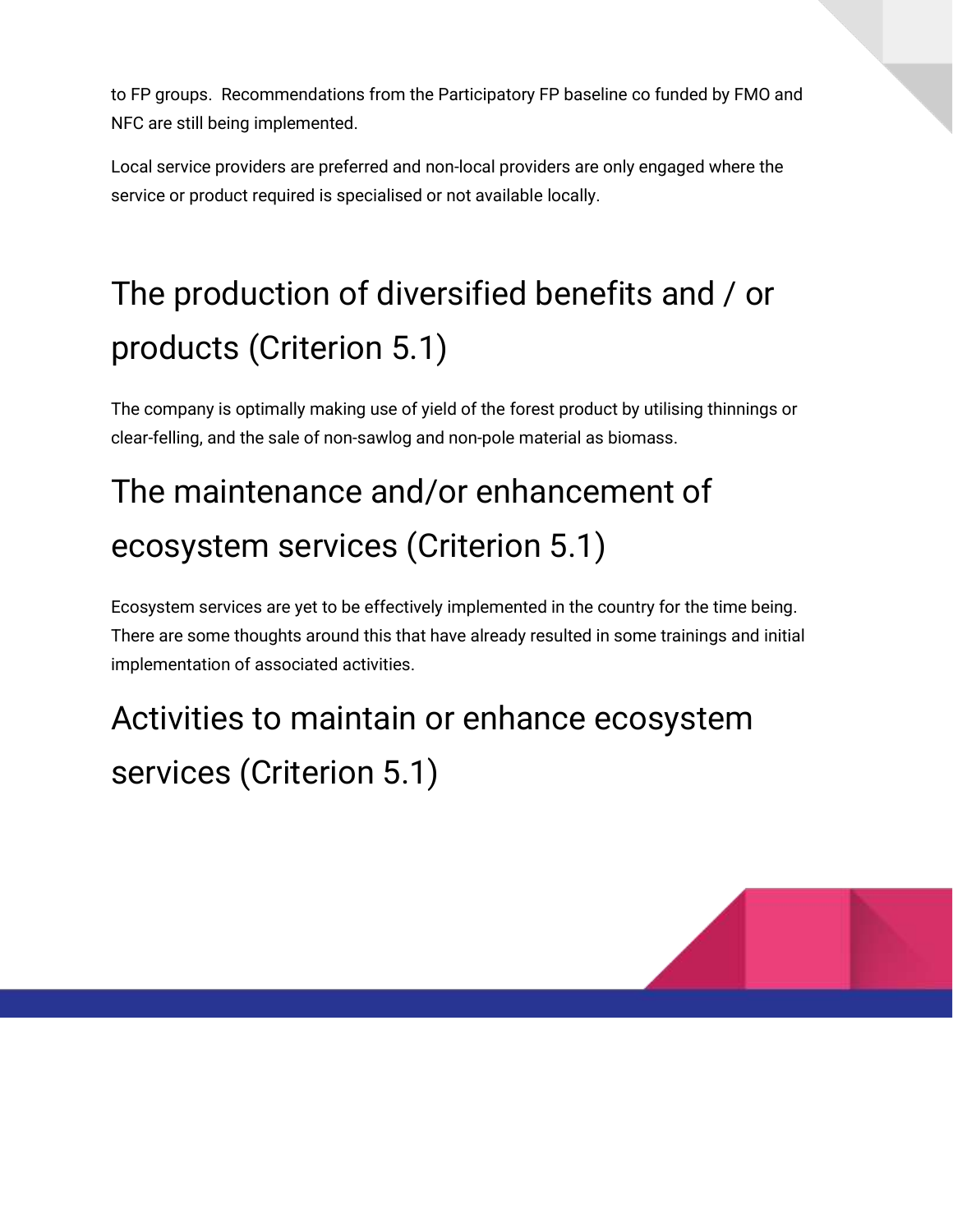Ecosystem services are yet to be effectively implemented in the country for the time being, though initial work towards these has started.

## Actual compared to projected annual harvests of timber and non-timber forest products (Criterion 5.2)

The Annual Plan of Operation is followed and monitored rigorously.

### The use of local processing, local services and local value added manufacturing (Criterion 5.4)

The processing plants (sawmill and pole plant) are located locally. The suppliers of services are mainly local, allowing the company to effectively contribute to the growth of the local economy.

#### Long term economic viability (Criterion 5.5)

Long term plans are the basis of our yield prediction, and speak to something that is key to us, long term sustainability. These can be availed on request, with confidential information removed, at the cost of production.

### High Conservation Values 5 and 6 identified (Criterion 9.1)

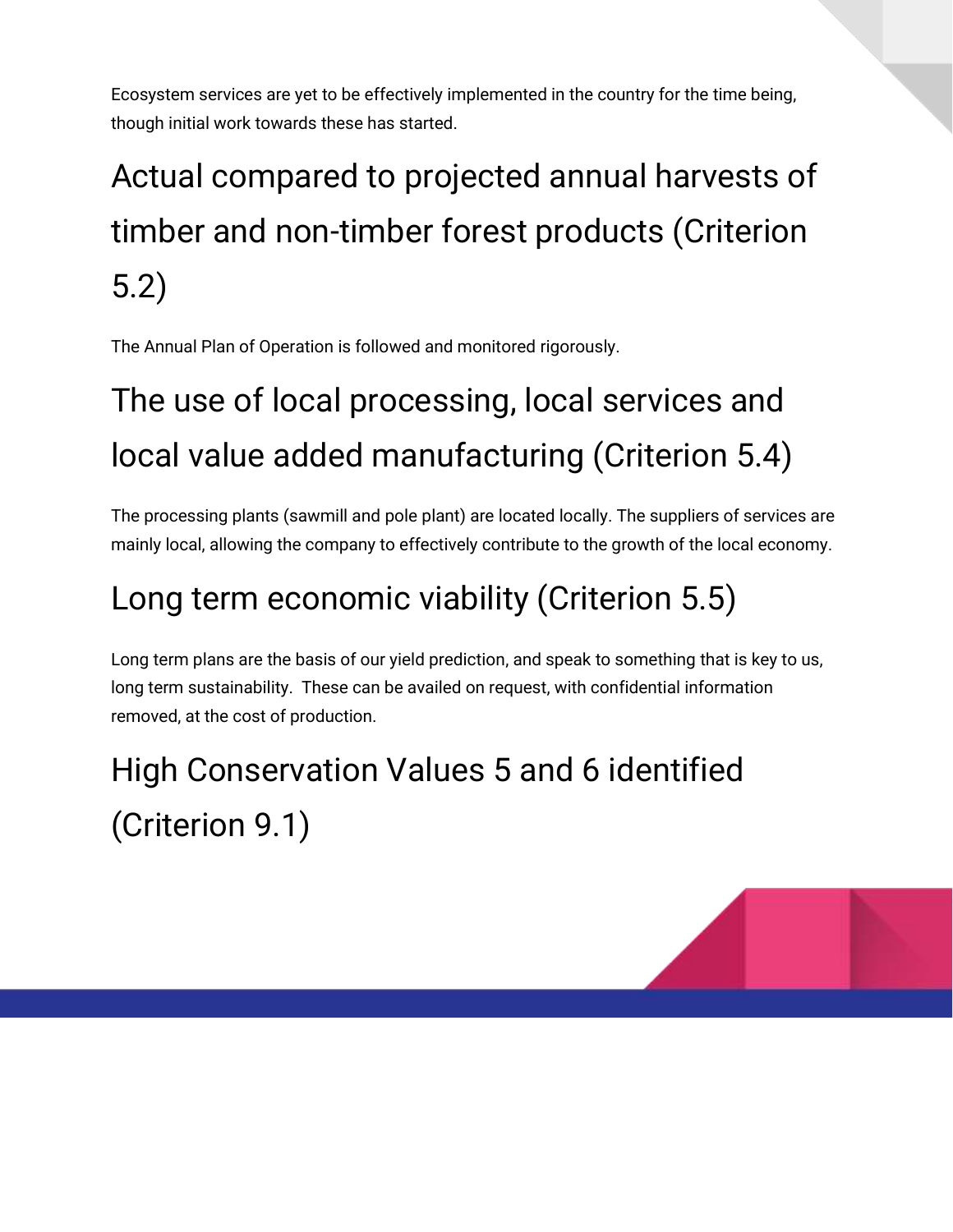There are no high conservation values on the forest management units that fall in these categories.

#### **Changes in Environmental Conditions**

The maintenance and/or enhancement of ecosystem services (Criterion 5.2) (when The Organization makes FSC™ promotional claims regarding the provision of ecosystem services, or receives payment for the provision of ecosystem services)

Ecosystem services are not effectively implemented in the country for the time being.

Environmental values and ecosystem functions including carbon sequestration and storage (Criterion 6.1); including the effectiveness of actions identified and implemented to prevent,

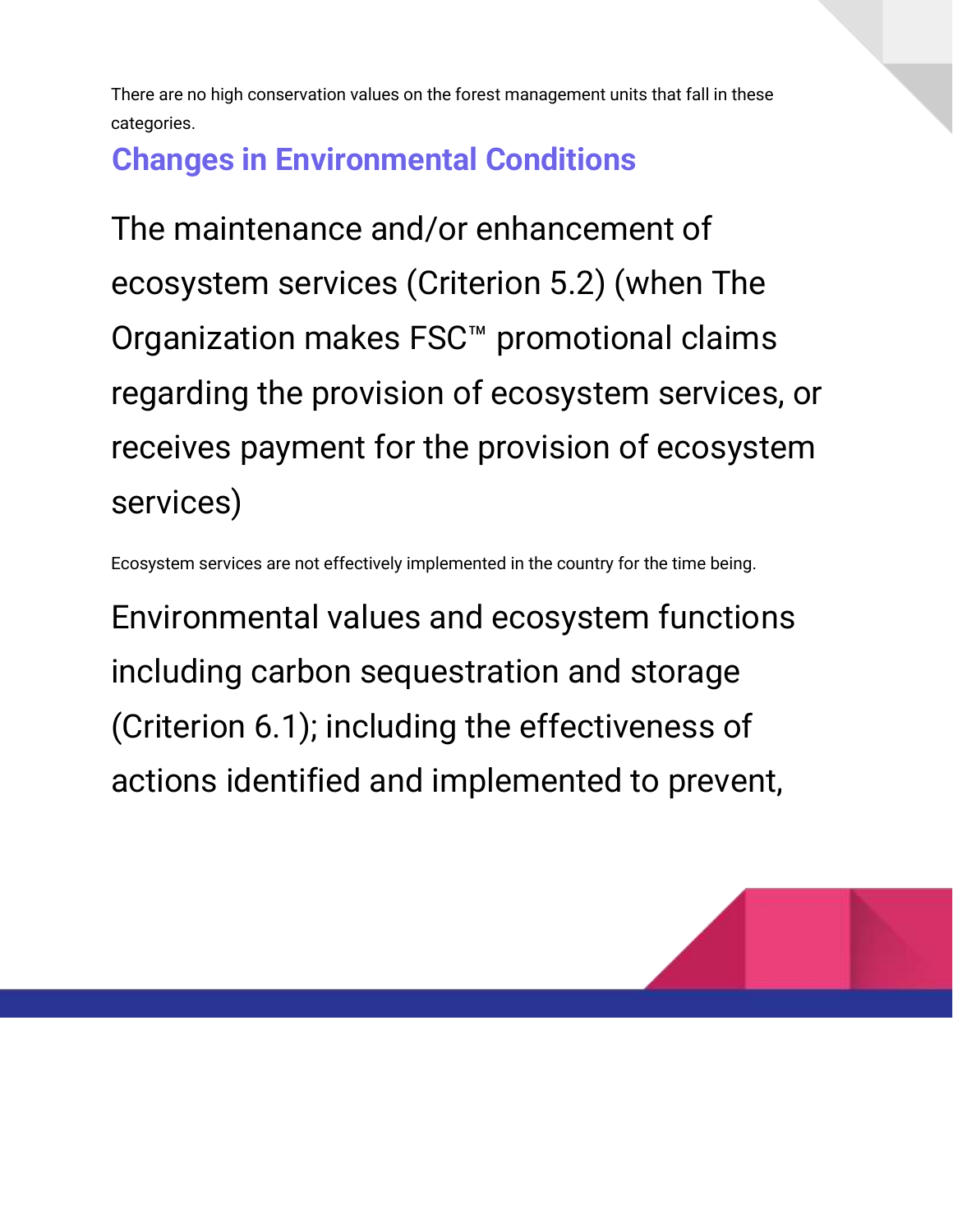#### mitigate and repair negative impacts to environmental values (Criterion 6.3)

The company does not effectively measure carbon sequestration and storage for now. Where negative impacts are identified, these are prevented, mitigated or repaired as appropriate.

### Rare and threatened species, and the effectiveness of actions implemented to protect them and their habitats (Criterion 6.4)

The rare, threatened and endangered species on plantation are identified and their habitats are protected. Biological diversity reviews shall inform progress on these.

## Representative sample areas and the effectiveness of actions implemented to conserve and/or restore them (Criterion 6.5)

The conservation areas are progressing well towards restoration, though there is still need to manage illegal activities and remove undesirable plant species.

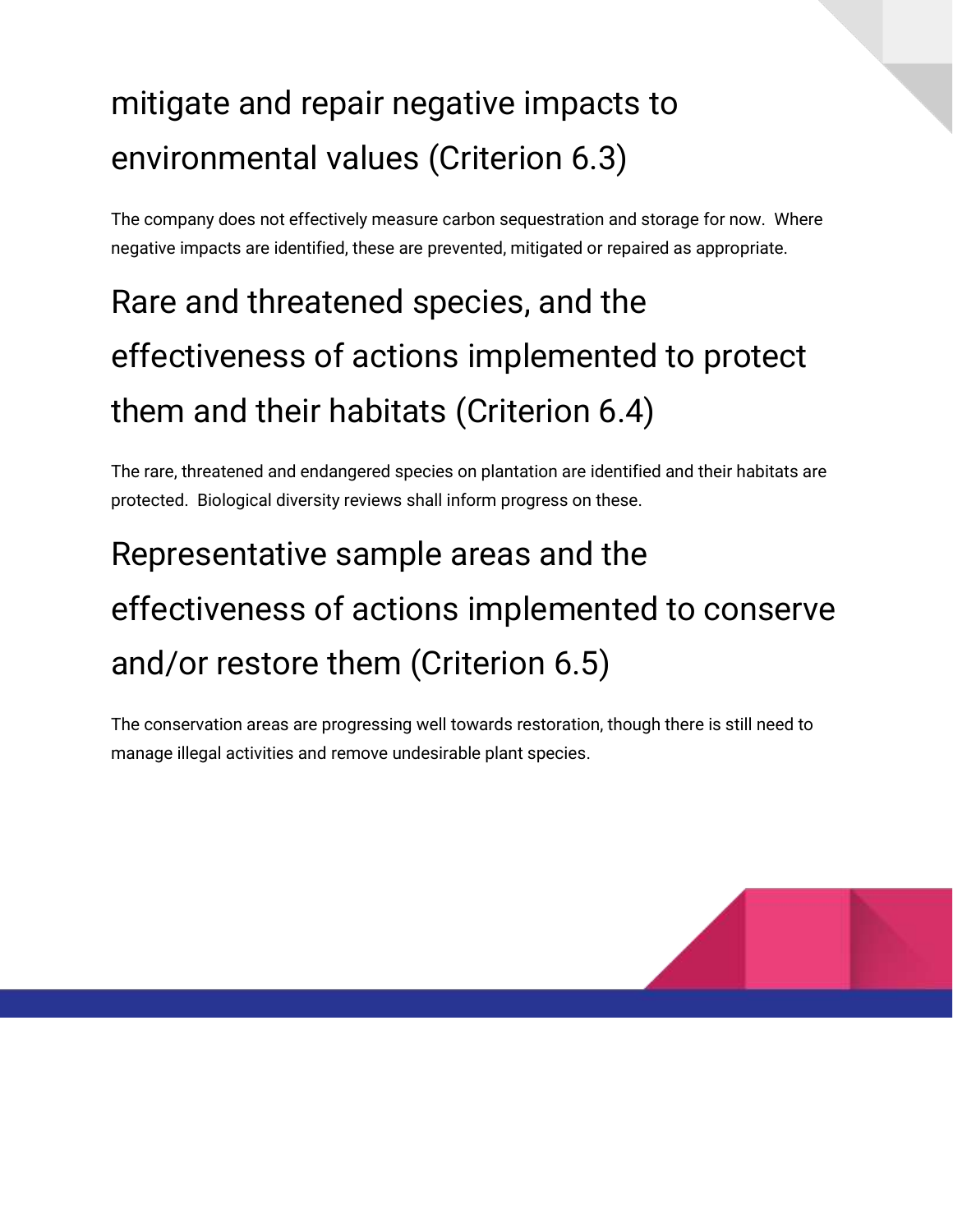## Naturally occurring native species and biological diversity and the effectiveness of actions implemented to conserve and/or restore them (Criterion 6.6)

Biological diversity reviews shall inform on these to a greater detail. Except for species that are collected illegally and we protect against this via the community associations and working with regulatory agencies such as the police, the actions seem to be producing positive results.

Water courses, water bodies, water quantity and water quality and the effectiveness of actions implemented to conserve and/or restore them (Criterion 6.7)

Water monitoring as required by the government is carried out.

Landscape values and the effectiveness of actions implemented to maintain and/or restore them (Criterion 6.8)

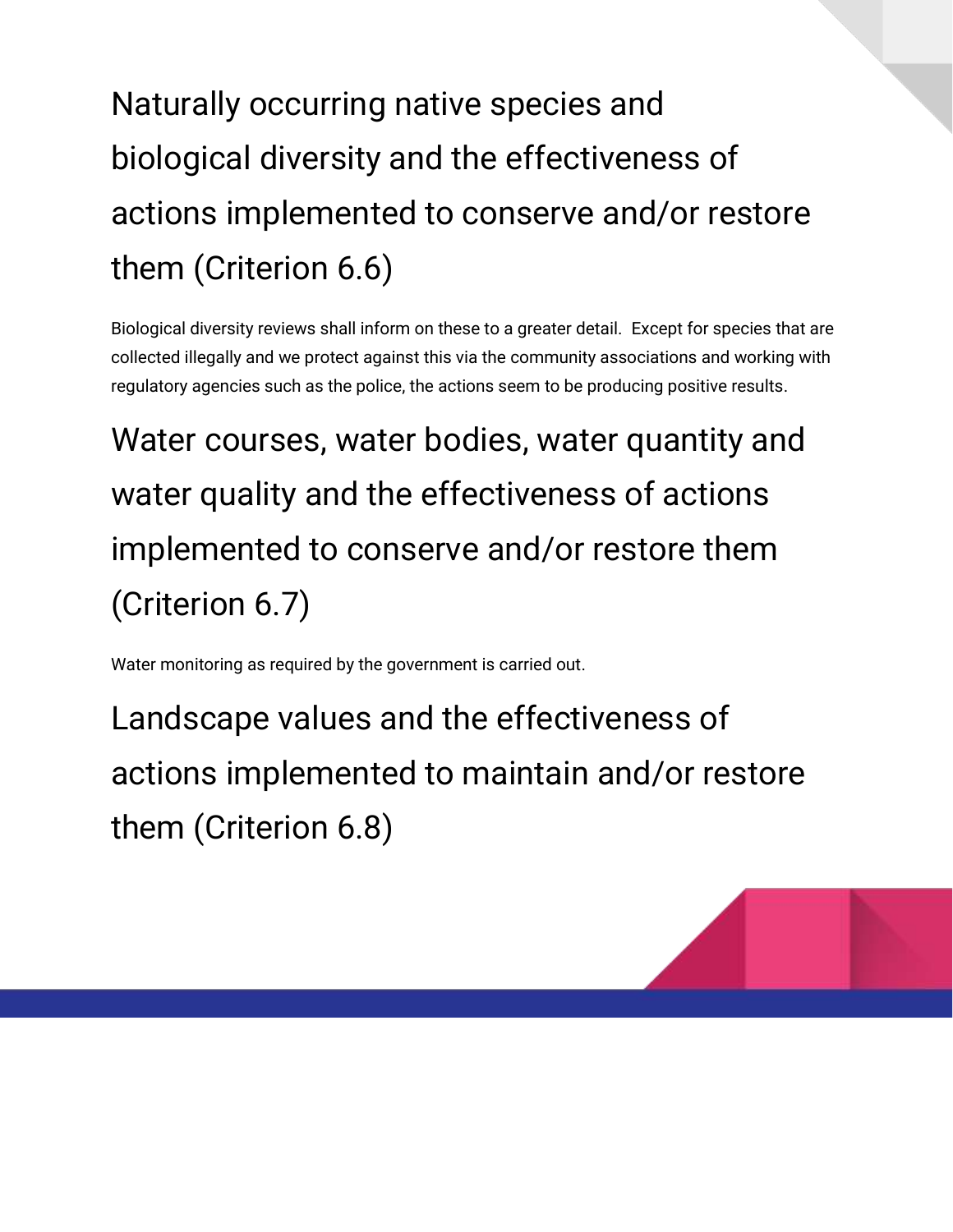Unfortunately, it is not easy to link our plantations to other conserved areas in the landscape as we are typically surrounded by environmentally degraded areas through anthropogenic pressures. However, we have an outgrower programme that seeks to assist community members to reforest their areas, though this is with commercial exotic species that are better able to give the communities a quicker financial return.

## Conversion of natural forest to plantations or conversion to non-forest (Criterion 6.9);

There has been no conversion carried out in the period under review.

### The status of plantations established after 1994 (Criterion 6.10)

This forest management unit was established after 1994 and was assessed for conversion at the initial FSC™ certification in 2009. There was no evidence of conversion found.

## High Conservation Values 1 to 4 identified in Criterion 9.1 and the effectiveness of actions implemented to maintain and/or enhance them

Four forests at Namwasa have been declared HCV;

• Netullide Conservation Area